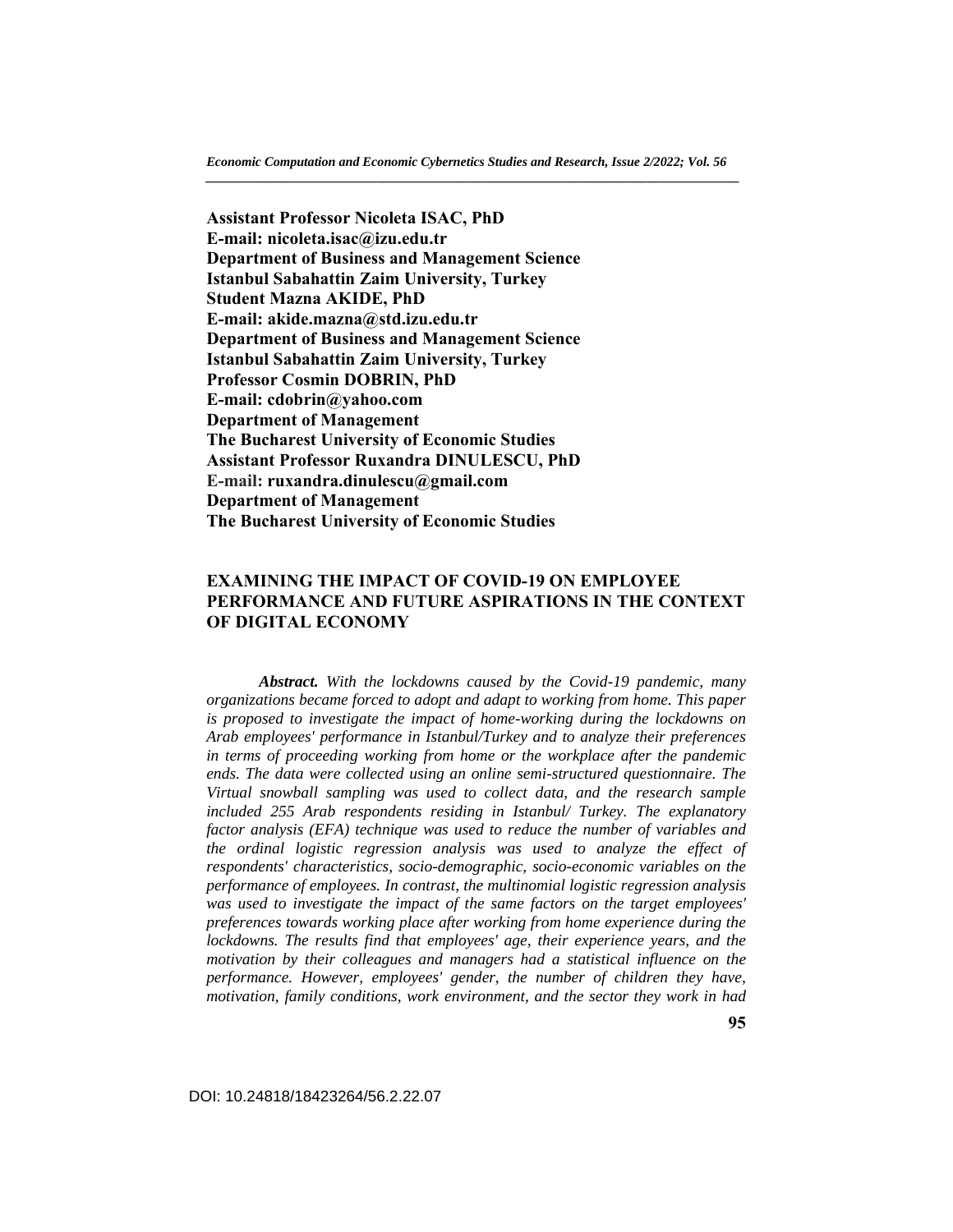*no statistically significant influence on their performance during the lockdown. According to our results, parental status, experience years, colleagues' and managers' motivation, and work environment had a statistical influence on employees' preference towards working place. On the other side, the distance from employees' home to the workplace, their gender, the number of children, and age did not significantly impact working place preference.*

\_\_\_\_\_\_\_\_\_\_\_\_\_\_\_\_\_\_\_\_\_\_\_\_\_\_\_\_\_\_\_\_\_\_\_\_\_\_\_\_\_\_\_\_\_\_\_\_\_\_\_\_\_\_\_\_\_\_\_\_

*Keywords: employee performance, working place preferences, teleworking, Covid-19.*

### **JEL Classification: J 24, J 81, M 54**

#### **1. Introduction**

By the recent technological changes and modern communication tools, the business world began to witness new methods and mechanisms for working and performing tasks, and the previously adopted traditional conditions such as physical presence in the workplace and face-to-face communication began to be dispensable. These changes have led to an alteration in employees' aspirations and preferences for working conditions, especially those who work in specific sectors or specializations that enable them to implement their tasks from home with flexible conditions. However, even in the works that can be performed by the employees remotely, many organizations did not have the courage to move to this type of work, and did not adopt working from home or flexible working as a policy, and remained stuck in the traditional work methods that require a physical presence in the workplace. Latterly, during the lockdowns caused by the Covid-19 pandemic, the same organizations were forced to adopt and adapt working from home to continue their activities. "As the pandemic has progressed, the share of workers who can do all tasks from home has increased most in those occupations in which the pre-existing share was already high" (Adams-Prassl et al, 2020). Remote working where it is technically possible has become a de facto standard all over the world (Gheorghe and Dârdală, 2020). This mandatory worldwide experience must have created a change in employee performance, and contributed to creating employees' awareness towards a new policy of working under different conditions. Working from home may lead to an absence of oversight, lack of communication, difficulty of commitment, and inability to evaluate performance in some jobs, which negatively affects the performance of the employee and thus the productivity of the organization in which he/she works. On the contrary, the employee can find at home a comfortable environment that stimulates him/her to be more productive. Regardless of how the telework during lockdowns affected employees' performance, the same employees might have different preferences for working from home or office after working from home experience during the lockdowns.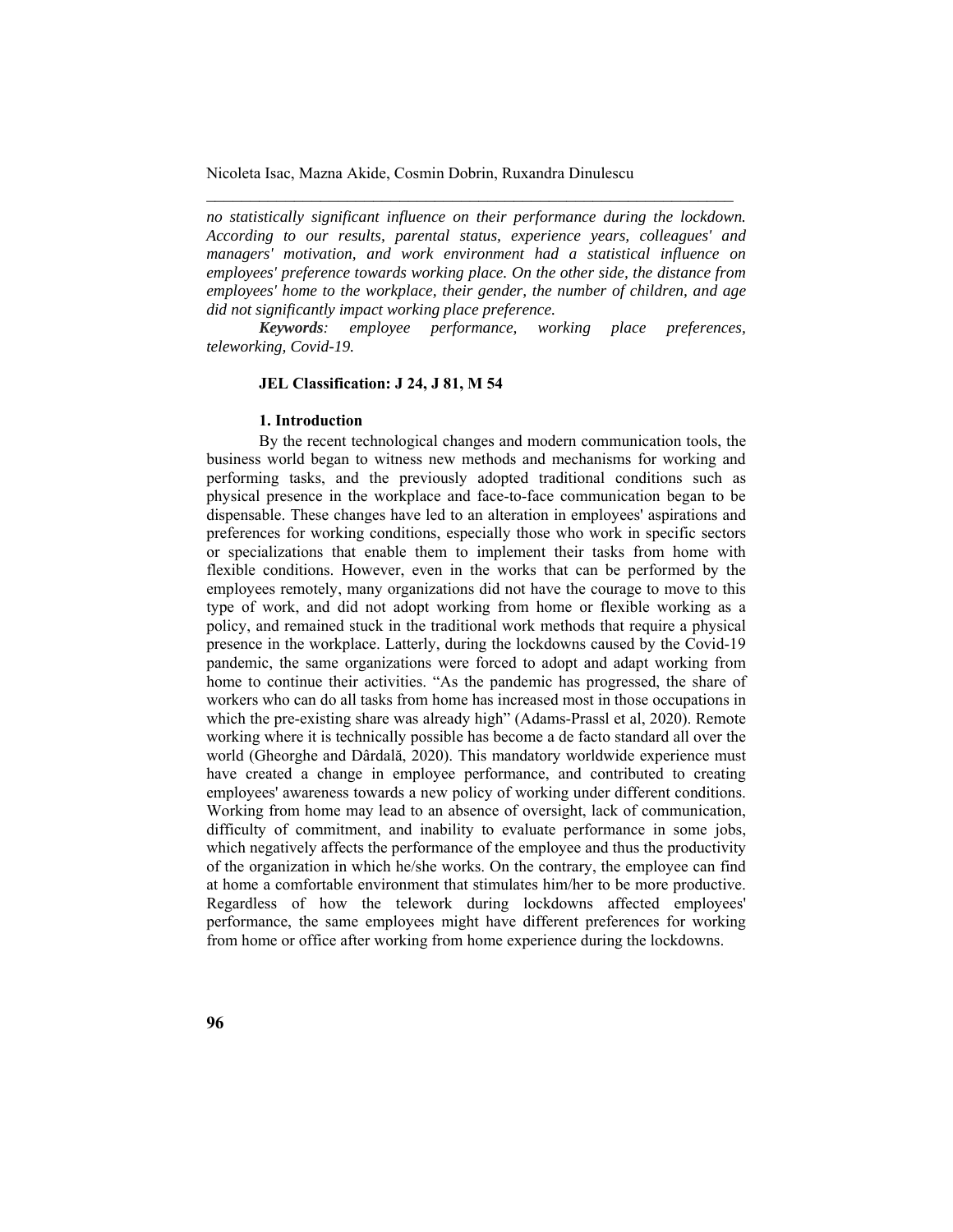$\mathcal{L}_\text{max}$  and the contract of the contract of the contract of the contract of the contract of the contract of

# **2. Literature review**

# **Employee Performance**

Employee job performance refers to the level of productivity of an individual employee, relative to his or her peers, on several job-related behaviors and outcomes (Sarwar et al, 2015). In the literature, performance definitions were generally about an individual's carrying out a job or a mission according to predefined goals and conditions by the organization. For example, (Juliarti et al, 2018) defined performance as the result or the level of a person's success as a whole during a specific period in carrying out duties under a variety of sizes, such as standard work, targets, goals, or criteria that have been determined in advance and agreed together. For Oriane, (2018) performance was the ability of an employee to accomplish his or her mission based on the expectations of an organization.

## **Factors influencing the performance**

Management support was one of the factors that had the most substantial impacts (direct and indirect) on job performance (Diamantidis and Chatzoglou, 2019). Likewise, (Smith and Bititci 2017) could establish a clear relationship between management practices, employee engagement, and performance. Motivation also impacted employee performance (Kazan and Gumus, 2013), and intrinsic motivation directly affected job performance (Diamantidis and Chatzoglou, 2019). Owoyele (2017) stated that motivation is considered a predictor of job performance, and employee motivation helps boost employee morale. In addition, the multiplier effects of employee motivation on employee performance impacts directly on employee performance. Putri et al, (2019) determined work environment as a factor that influences employee performance .According to (Juliarti et al, 2018 ; Diamantidis and Chatzoglou, 2019), the work environment positively impacted performance directly and/ or indirectly. That is why work environment conditions need to be improved to make it a more conducive working atmosphere so that it can provide a comfortable and positive impact on the development of employee performance (Chandra and Priyono, 2015). Kazan and Gumus, (2013) were particular and specified the physical working environment as a factor that impacts employee performance.

# **Working from home and employee performance**

 Nakrošienė et al. (2019) mentioned that self-reported productivity was related to a suitable working place at home. Also, it was related to the possibility of taking care of family members when teleworking. Following (Kazekami, 2020), telework was most efficient for improving work productivity if workers traveled more than an hour or commuted on highly crowded transportation during peak hours. Also, working from home has impacted the performance of employees who were forced to engage in traffic congestion at peak times to reach the workplace or those who resided in places relatively far from their place of work.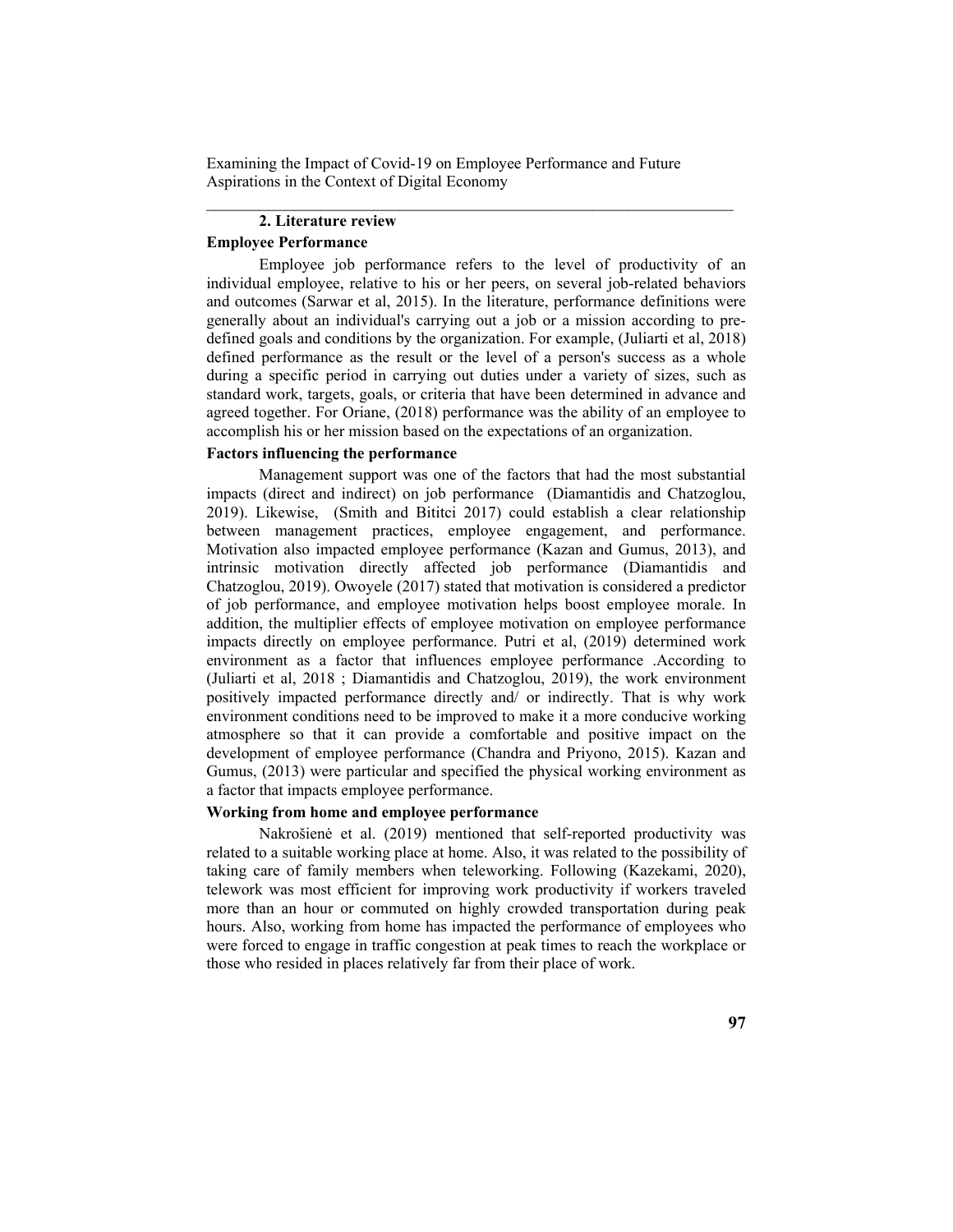#### **Who can work from home?**

According to (Redmond and McGuinness, 2020) the likelihood of homeworking could change according to parental status. Also, couples with children are more likely to work from home than lone couples. Adams-Prassl et al. (2020) stated that women could do fewer tasks from home, even within occupations and industries. Likewise, male workers are more likely to work from home (Redmond and McGuinness, 2020). Furthermore, women workers perceived fewer advantages of telework (Nakrošienė et al, 2019). For (Redmond and McGuinness, 2020; Yasenov 2020) older workers, are more likely to work from home. On the contrary**, (**Nakrošienė et al, 2019) found that older workers perceived fewer advantages of telework. The type of job also had an impact on the probability of working from home. Redmond and McGuinness, (2020) indicated that full-time employees have a higher probability of working from home, as do non-essential employees relative to essential employees.

\_\_\_\_\_\_\_\_\_\_\_\_\_\_\_\_\_\_\_\_\_\_\_\_\_\_\_\_\_\_\_\_\_\_\_\_\_\_\_\_\_\_\_\_\_\_\_\_\_\_\_\_\_\_\_\_\_\_\_\_

## **Enforced homeworking during the pandemic**

"Enforced work from home," as (Waizenegger et al, 2020) have called, can be a positive (or, at least, not so negative) solution for a large part of employees (Bolisani et al, 2020). However, working from home may imply longer and more stressful working hours, and it is not always a positive factor for employees: instead, it depends on the specific personal conditions. Telework is highly doable for some positions and employees but not for others (Fujii, 2020). Different employees in the same company may have different work environments and conditions at home like family size, marital status, technological and communication instruments, noise, and other distractions based on the location of the home (Radcliffe et al, 2020). Moreover, workers in industries and occupations less suitable for working from home are less productive than before the pandemic.

## **Factors affected employee teleworking performance during the lockdowns.**

**98**  Bolisani et al. (2020) specified teleworking as a positive solution for the knowledge workers who can perform their duties in substantial autonomy**,** and **(**Bartsch et al, 2020) emphasized the positive impact of employee autonomy and indicated the mediating effects of employees' job autonomy and team cohesiveness. Fujii, (2020) attributed of telework role as an enhancer and a contributor to productivity to the autonomy in the direct work environment. The obtained autonomy during remote work had a positive role even before the pandemic. Also the higher perceived autonomy with remote working was a reason to increase job satisfaction. Thus, remote work had a positive relationship with job satisfaction**.**  Bolisani et al. (2020) confirmed that technology is crucial for employee performance during working from home. Through technology, e-training and eleadership can be applied, and (Wolor et al, 2020) proved a positive and significant impact of e-training and e-leadership practices on employee performance. Bartsch et al. (2020) stated the importance of leadership behavior to maintain employees' work performance in a virtual environment during crises. Work motivation also had a significant positive impact on employee performance (Wolor et al, 2020).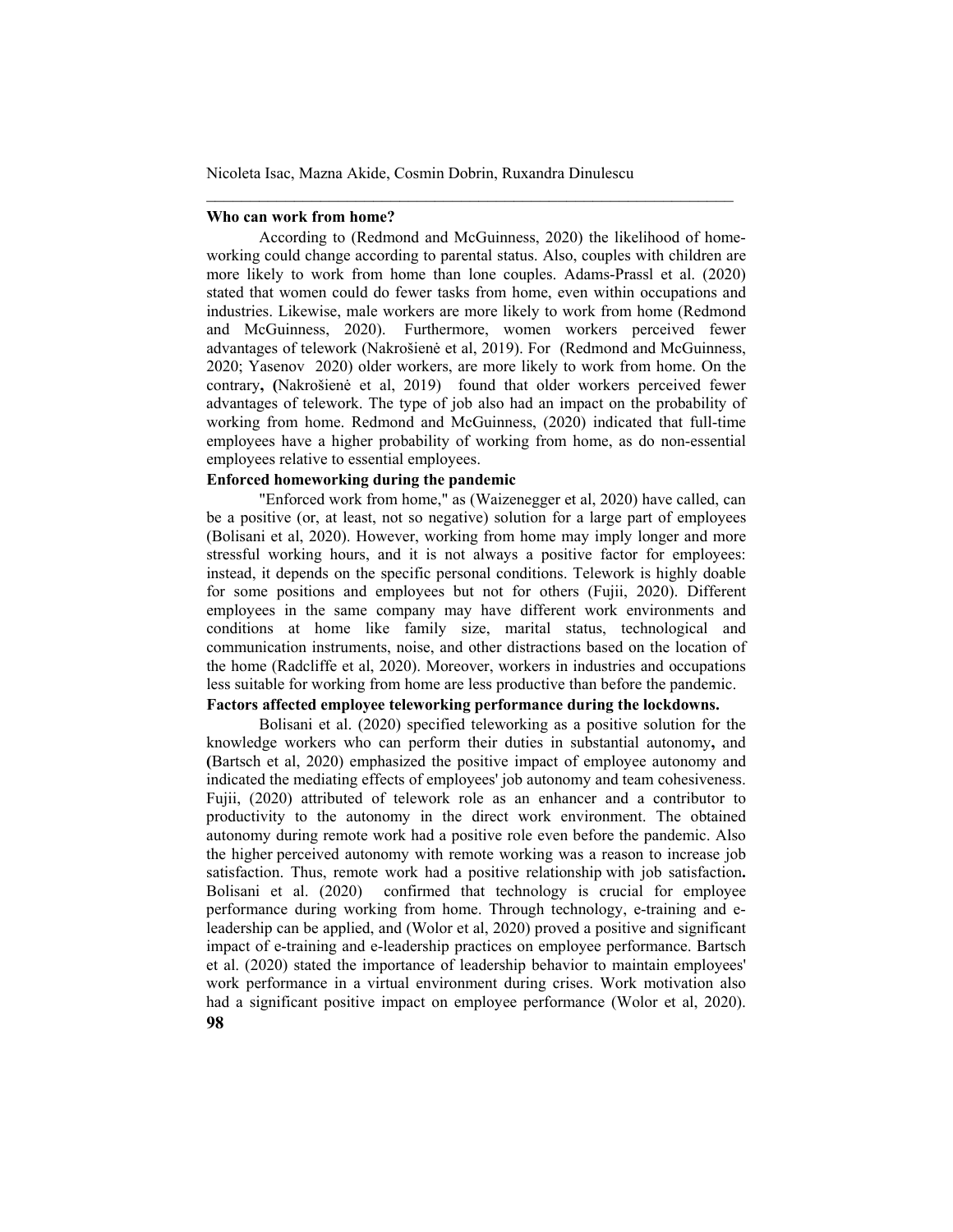Teleworking can be an effective way to increase the levels of job satisfaction of employees. In this regard, (Gajendran and Harrison, 2006) emphasized a significant negative correlation between telecommuting and work-family conflict. Also, it was noted that a higher perceived work-life balance has a positive and significant impact on employee performance (Wolor et al, 2020). Despite the beneficial outcomes from teleworking for the work-family interface (Gajendran and Harrison, 2006), there is no "one-fits-all" solution. In addition, (Adams-Prassl et al, 2020; Redmond and McGuinness, 2020), found that gender and parental status affected performance and the likelihood of working from home.

 $\mathcal{L}_\text{max}$  and the contract of the contract of the contract of the contract of the contract of the contract of

## **Preferences of working place**

According to the previously mentioned studies, the effects of homeworking varied according to employees' characteristics, circumstances, and the nature of their work. The effects of the remote work experience were not limited to performance only but also affected their future preferences towards flexible work and working from home. Radcliffe et al, (2020) examined some positive and negative experiences of home working during the lockdown. According to their study, employees identified the ability to: take care of children, do housework and spend more time with their partners as positive aspects of working from home. On the other side, the blurred boundaries between work/home were identified as a main negative aspect. Each lack of equipment, space to work during home-working home, and missing interactions with colleagues were key negative aspects of working from home during the Covid-19 lockdown. Reducing commute times, spending more time with family, increasing productivity, and improving well-being were the main reasons employees identified for wanting to work from home more in the future.

#### **3. Research methodology**

Istanbul province was chosen as a study area of the research data collection was carried in Istanbul due to different reasons, such as Istanbul is considered the economic capital of Turkey, and Istanbul is hosting a large number of Arab immigrants. The target population represented Arab employees living in Istanbul province, Turkey. In the current study home-working performance, and working place preferences were represented as dependent variables. Whereas socioeconomic and socio-demographic variables, work conditions variables were represented as independent variables. The research used both quantitative and qualitative approaches to measure the effect and significance of independent variables on dependent variables. The primary data were collected using an electronic survey during the lockdown from 01 to 17 June 2021.The participants in our study were 255 respondents from Arab countries. Only 213 participants completed all the questionnaire questions, and the remaining 42 questionnaires were uncompleted or unrelated to our target group. Therefore they were rejected. As a result, 213 questionnaires have been completed and analysed. The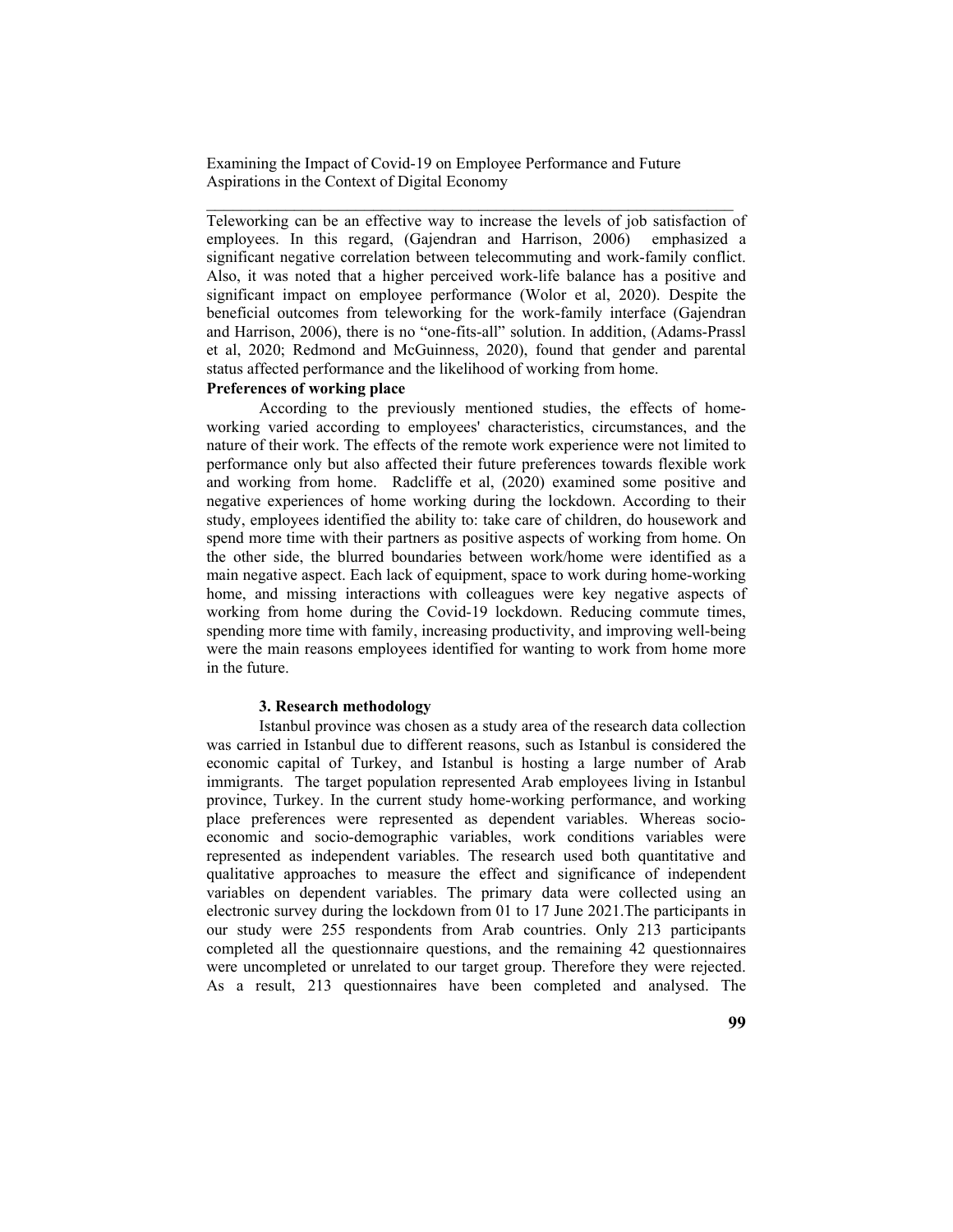questionnaire was written in English and later translated into the formal Arabic language to avoid any distortion.

\_\_\_\_\_\_\_\_\_\_\_\_\_\_\_\_\_\_\_\_\_\_\_\_\_\_\_\_\_\_\_\_\_\_\_\_\_\_\_\_\_\_\_\_\_\_\_\_\_\_\_\_\_\_\_\_\_\_\_\_

We aimed in our study to explore the effect of the independent variables on the dependent variables. The five scale question was used to measure the change in performance from "1= Get much higher" to "5= Get much lower". In addition, the three scale question was used to investigate the working place preferences "1= home working," "2= mixed work," and "3= office working". The five Likert scales technique was conducted to measure the independent variables and to measure the weight of responses from "1=strongly disagree" to "5= strongly agree." As it was clarified in Table 1.

| Variable                        | Response to the statement | Code of statement |
|---------------------------------|---------------------------|-------------------|
| Performance change              | Much lower                | 5                 |
|                                 | Lower                     | 4                 |
|                                 | The same                  |                   |
|                                 | Higher                    |                   |
|                                 | Much higher               |                   |
| Working place preferences       | Home-working              |                   |
|                                 | Combination of both       |                   |
|                                 | Working from Office       | 3                 |
|                                 | Strongly agree            | 5                 |
| Socio-economic, socio-          | Agree                     | 4                 |
| demographic and work conditions | Uncertain                 |                   |
| variables                       | Disagree                  |                   |
|                                 | Strongly disagree         |                   |

**Table 1. Codes of Statments** 

Reliability refers to the degree of consistency and stability in an instrument and under a high degree of reliability, we can get the results after repeating measurements under similar conditions. There are different ways to evaluate reliability. The most common one is the Cronbach alpha coefficient which will be used in the study. Cronbach alpha coefficient was used in this study to measure variables' reliability. Cronbach alpha coefficient values range from zero to 1. Values less than 0.6 are considered unacceptable (Hair et al, 2014). Thus, the variables with reliability less than 0.60 have been removed from the analysis. Data analysis techniques include a set of techniques are applied to get results. Our data were analyzed after editing, coding, and cleaning processes by using the SPSS software version 25. In the current study, several work variables were used to explore their effects on performance and employees' preferences. With many independent variables (19 work variables), making inferences could be problematic and inaccurate. To avoid that, it was necessary to conduct the factor analysis FA procedure.The Explanatory factor analysis (EFA) technique was used to reduce the number of work variables. This technique includes two tests. Kaiser-Meyer-Olkin (KMO) test which is used to check the sample adequation. KMO value must be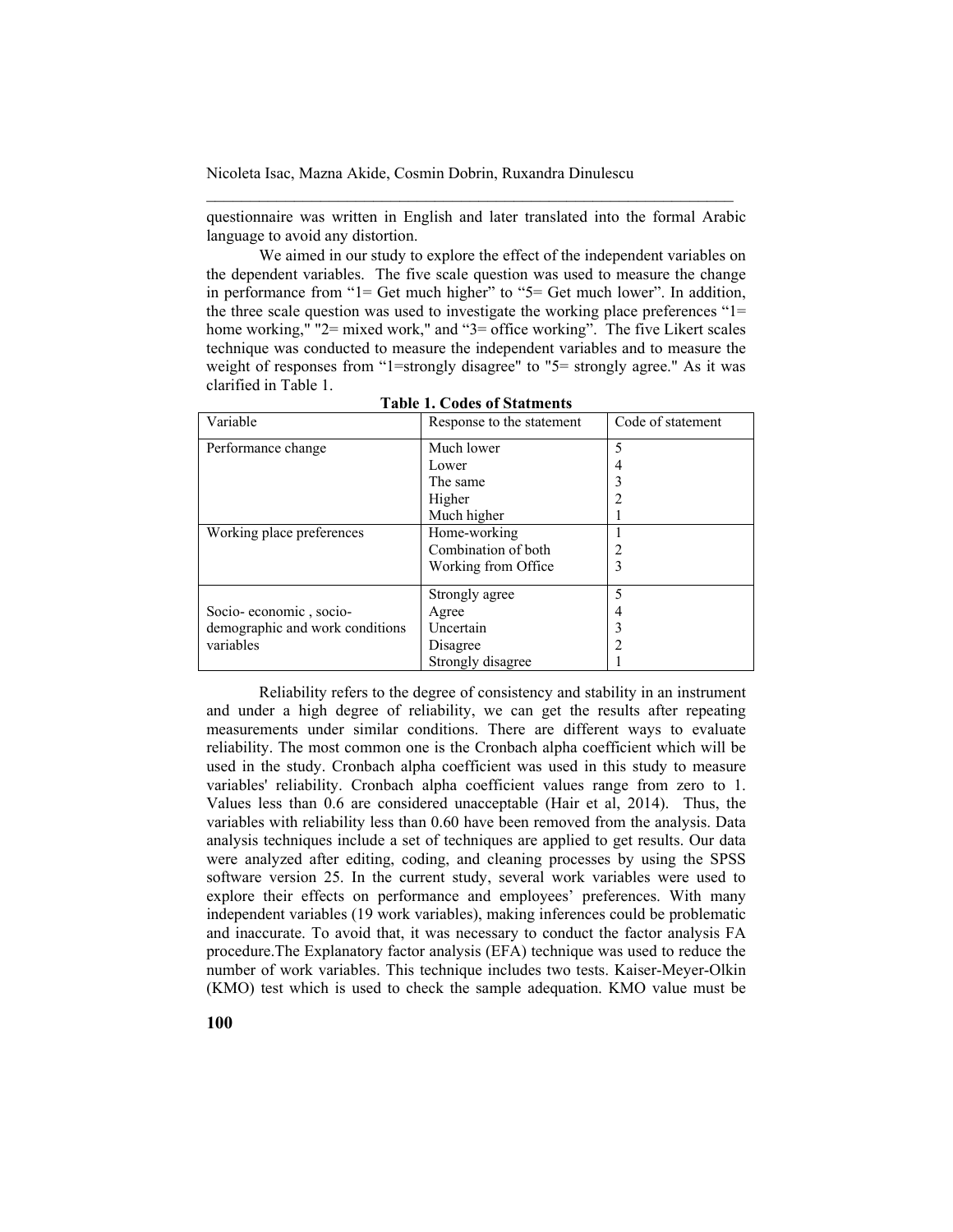greater than 0.6 to do factor analysis. The second test is Bartlett's sphericity which is used to check the availability of factor analysis procedure. The factor analysis can be used when Bartlett's sphericity test is less than 0.05 (Ibid).

 $\mathcal{L}_\text{max}$  and the contract of the contract of the contract of the contract of the contract of the contract of

To determine the effect of different variables on one ordinal variable Ordinal Multiple Regression (OMR) model can be used. In our study, the dependent variable was employee performance change during the lockdowns (equation 1). Whereas, to determine the effect of different variables on one dependent variable with more than two non-ordinal responses, the Multinomial Regression model can be used (equation 2). Here, the dependent variable was employees' preferences towards working place after the home-working experience.

The following equations were used to estimate the regression models,

$$
Y\alpha = \beta 0 + \beta 1X1 + \beta 2X2 + \dots + \varepsilon i \tag{1}
$$

 $Yb = \beta 0 + \beta 1X1 + \beta 2X2 + \cdots + \epsilon i$  (2)

- $Y\alpha$  = Employee performance change during the lockdowns
- Yb = Employees' preferences towards working place after the homeworking experience.
- X1, X2 …… represent a group of socio-economic, socio-demographic, and work condition variables
- $\theta$  β1, β2 represent regression coefficients.
- $\bullet$   $\epsilon i$  denotes the error terms.

Based on the literature review above, the following hypotheses are proposed:

## **H1. Socio-economic and socio-demographic variables have a significant effect on performance during home-working.**

H1a. Gender has a significant effect on home-working performance.

H1b. The number of children has a significant effect on home-working performance.

H1c. Years of experience have a significant effect on home-working performance.

## **H2. Socio-economic and socio-demographic variables have a significant influence on employee preferences with regards to working place**.

H2a. Gender has a significant influence on place preferences.

H2b. The number of children has a significant effect on place preference.

H2c. Distance from home to working place has a significant influence on working place preference.

H2d. Years of experience have a significant effect on home-working performance **H3. Work conditions have a significant effect on employee performance** 

H3a. The physical work environment has a significant effect on employee performance

H3b. Staff motivation has a significant effect on employee performance

**H4. Work conditions have a significant effect on place preference.** 

H4a. The physical work environment has a significant effect on place preference.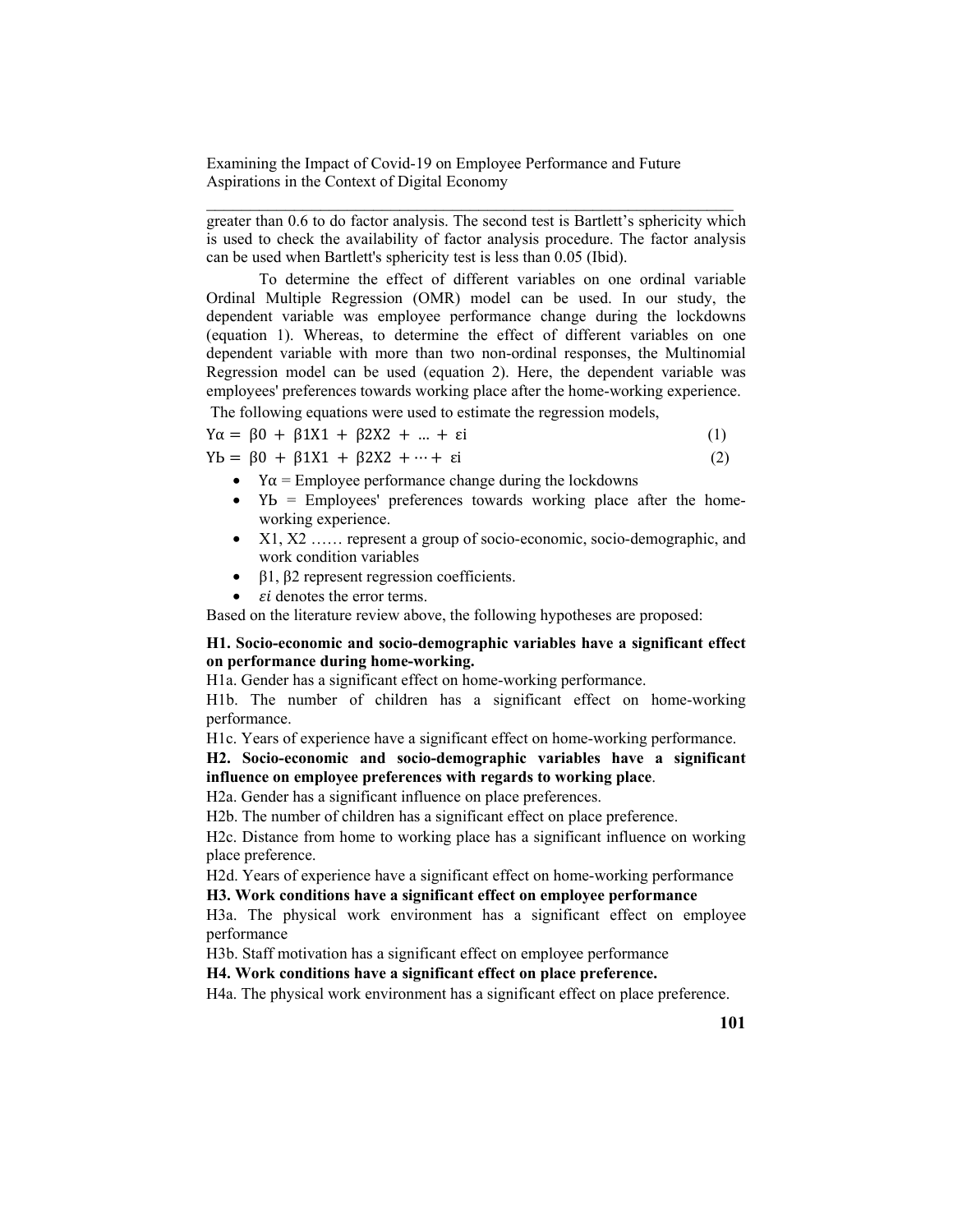

 $\frac{1}{2}$ 

 $\frac{1}{2}$ 

 $\frac{1}{2}$ 

 $\frac{1}{2}$ 

H4b. Staff motivation has a significant effect on place preference.

 $\frac{1}{2}$ 

Figure 1. The conceptual framework of home-working performance and **preference for working place** 

#### **4. Results interpretation**

#### **Profile of Respondents**

 $\frac{1}{2}$ 

 $\frac{1}{2}$ 

Descriptive statistics for respondents' socio-demographic and socio economic characteristics were given in Table 2. The questionnaire succeeded in attracting close numbers of both genders, with 118 males and 95 females. Most of our respondents were from the younger categories, where 78% of participants were from 18 to 37 years old, and that attributed to the fact that tele-workable positions are most common among young employees who have technological skills that enable them to implement their tasks remotely. As our respondents were young, they mostly did not have children  $(50.2%)$  or had less than two children  $(32%)$ . For the experience years, our respondents varied between the low-experienced employees who had less than 4 experience years and the high-experienced with more than 12 experience years. Logically, the share of participants from the industrial sector was low  $(2.3\%)$ , given that very few positions in this sector can be worked remotely. Likewise, the health sector, which had the lowest percentage of participants from the service sectors. In contrast, other service sectors such as education, media and NGOs had the highest percentage among the sectors covered in the survey and the highest share was for the education sector, with 27% of respondents. According to our study, 38% of the employees did not witness any change in their performance, and 38.5% had a higher or much higher performance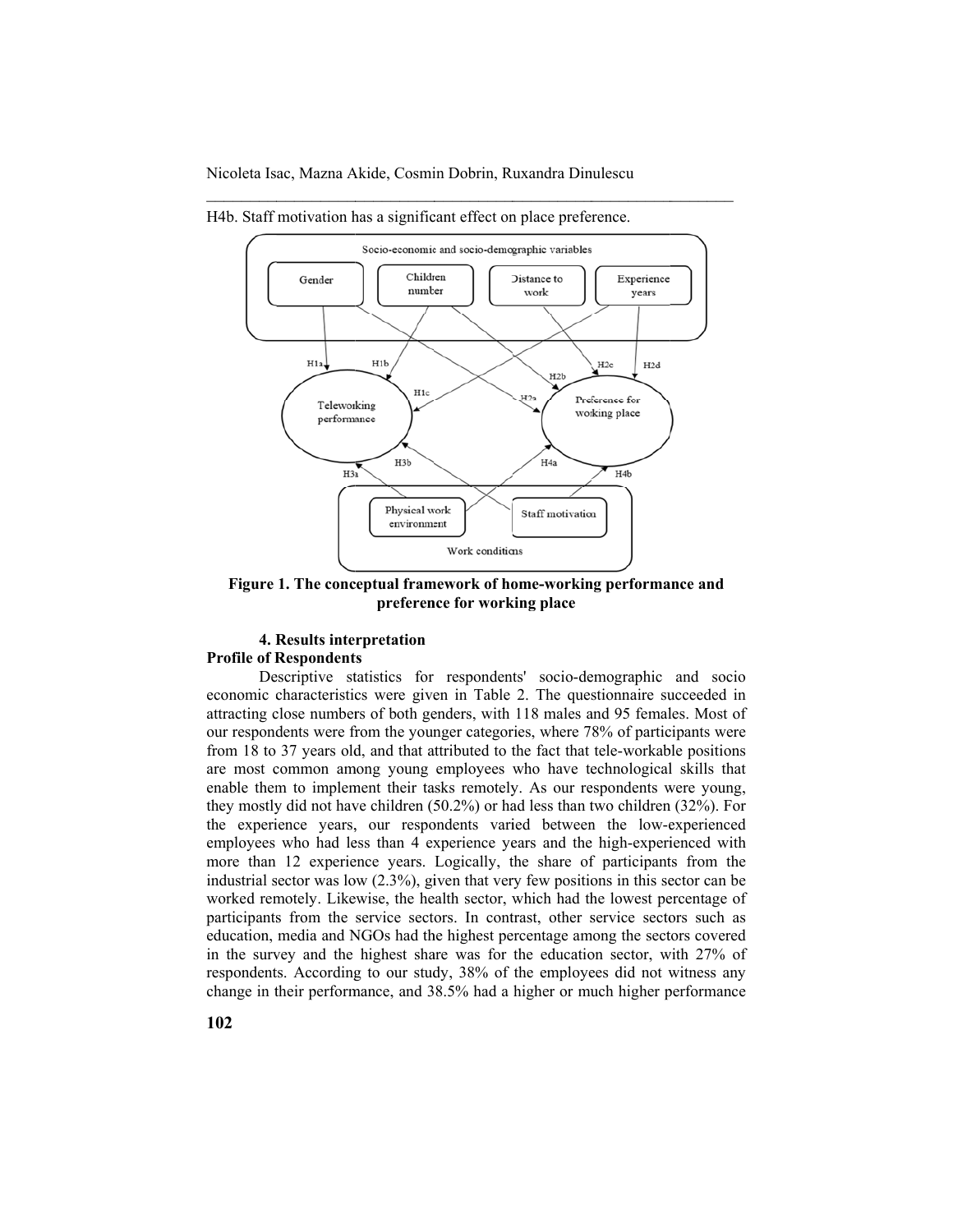during lockdown home-working. About working place preferences, the combination working (mixed working) is preferable as was stated by 53% of respondents.

 $\mathcal{L}_\text{max}$  and the contract of the contract of the contract of the contract of the contract of the contract of

| Socio-demographic<br>variables | Sub-variables/ means       | Number of<br>respondents | Percent<br>$(\%)$ |
|--------------------------------|----------------------------|--------------------------|-------------------|
| Gender                         | Male                       | 118                      | 55.4              |
|                                | female                     | 95                       | 44.6              |
| Age group                      | 18 to 26                   | 54                       | 25.6              |
|                                | 26 to 31                   | 67                       | 31.8              |
|                                | 31 to 37                   | 45                       | 21.3              |
|                                | More than 37               | 45                       | 21.3              |
| Children number                | $\Omega$                   | 107                      | 50.2              |
|                                | From 1 to 2                | 68                       | 32                |
|                                | More than 2                | 37                       | 17.3              |
| Experience years               | Less than 4                | 71                       | 33.5              |
|                                | From 4 to 7                | 39                       | 18.4              |
|                                | From 7 to 12               | 53                       | 25                |
|                                | More than 12               | 49                       | 23.1              |
| Sector                         | Commercial                 | 28                       | 13.1              |
|                                | Industrial                 | 5                        | 2.3               |
|                                | <b>Services</b>            | 43                       | 20.2              |
|                                | Health                     | $\overline{2}$           | 0.9               |
|                                | Educational                | 59                       | 27.7              |
|                                | Media                      | 51                       | 23.9              |
|                                | NGO                        | 25                       | 11.7              |
| Performance change             | Performance is much higher | 40                       | 18.8              |
|                                | Performance is higher      | 42                       | 19.7              |
|                                | Performance is the same    | 81                       | 38                |
|                                | Performance is lower       | 45                       | 21.1              |
|                                | Performance is much lower  | 5                        | 2.3               |
| Working place                  | I prefer working from home | 32                       | 15                |
| preferences                    | I prefer mixed working     | 113                      | 53.1              |
|                                | I prefer office working    | 68                       | 31.9              |

|  | Table 2. Socio- economic and socio- demographic variables |  |  |
|--|-----------------------------------------------------------|--|--|
|  |                                                           |  |  |

## **Results of the EFA and factors influencing performance during home-working**

 The family effect, social effect, physical work environment, and motivation were the main variables groups used to investigate their effects on employee performance. Every group is divided into sub-factors. In total, four groups with 19 factors were used. The factor analysis technique was used to investigate the most critical factors influencing employee performance during home working. Table 3 shows the results of EFA related to employee performance during working from home.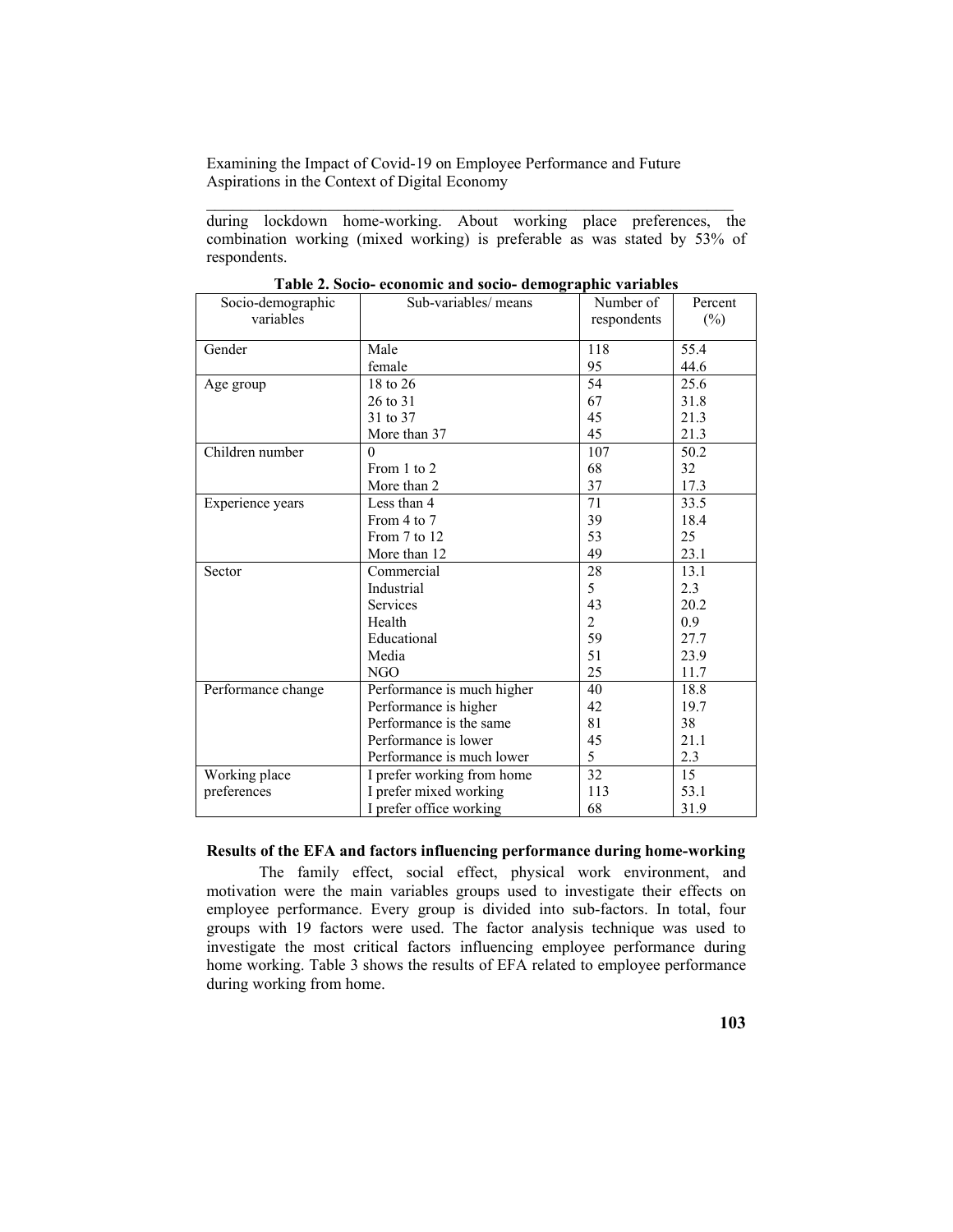The results of Kaiser-Meyer-Olkin (KMO) or measure of sampling adequacy indicate that the data is suitable to apply factor analysis. Bartlett's test or test of sphericity indicates whether a given correlation matrix is an identity matrix or the variables are unrelated. The significance level must be less than 0.05 for these values, meaning a significant relationship among the variables. The value of Kaiser-Meyer-Olkin (KMO) was 0.783, greater than the recommended value of 0.6. Bartlett's test of sphericity was significant ( $p = 0.000$ ). Based on these results, factor analysis is an appropriate method for our data. The current study consists of 213 respondents, so factor loadings of 0.40 and above are significant (Hair et al, 2014). The results show that out of 19 variables, five factors had eigenvalues greater than one, and their cumulative value indicates that six factors explain 61.35% of the total variance table (3).

\_\_\_\_\_\_\_\_\_\_\_\_\_\_\_\_\_\_\_\_\_\_\_\_\_\_\_\_\_\_\_\_\_\_\_\_\_\_\_\_\_\_\_\_\_\_\_\_\_\_\_\_\_\_\_\_\_\_\_\_

The reliability or Cronbach's Alpha must have values greater than 0.60 to mean that they have acceptable reliability, whereas the values that are less than 0.60 will be deleted (Hair et al, 2014). The first factor labeled as social effect with Eigenvalue of 4.932 and Cronbach's alpha of 0.409 includes four variables: balance between family and work, a balance between social life and work, feeling comfortable, and routine problem. Cronbach's alpha of 0.409 less than 0.60; therefore, this factor was deleted for the following analysis. The second factor labeled as motivation with an Eigenvalue of 2.301 and Cronbach's alpha of 0.776 greater than 0.60 includes five variables as supportive manager, suitable income, job satisfaction, suitable work hours, and my colleagues are very helpful. The third factor labeled as family effect and the environment with Eigenvalue of 1.839 and Cronbach's alpha of 0.755 includes six variables: homeschooling, childcare, family around, noise, more work, and work stress. The fourth factor labeled was work environment with an Eigenvalue of 1.584 and Cronbach's alpha of 0.780 includes three variables: internet connection, equipment, and access to work resources. Finally, the fifth factor is labeled as work interaction with an Eigenvalue of 1.001, and no need for Cronbach's alpha includes a single variable as interaction with colleagues and staff Table 3.

| <b>Work Variables</b>               | Factor   | $\mathbf{\sim}$<br>Factor | $\sim$<br>Factor | 4<br>Factor | $\sim$<br>Factor |
|-------------------------------------|----------|---------------------------|------------------|-------------|------------------|
| <b>Social effect</b>                |          |                           |                  |             |                  |
| Home-working<br>balance<br>made a   | 0.846    |                           |                  |             |                  |
| between family and work.            |          |                           |                  |             |                  |
| Home-working made a balance with    | 0.812    |                           |                  |             |                  |
| my social life.                     |          |                           |                  |             |                  |
| Home-working<br>feel<br>made<br>me  | 0.790    |                           |                  |             |                  |
| comfortable.                        |          |                           |                  |             |                  |
| I am facing a home routine problem. | $-0.442$ |                           |                  |             |                  |

**Table 3. Factor analysis: Rotation of factor rotated component matrix**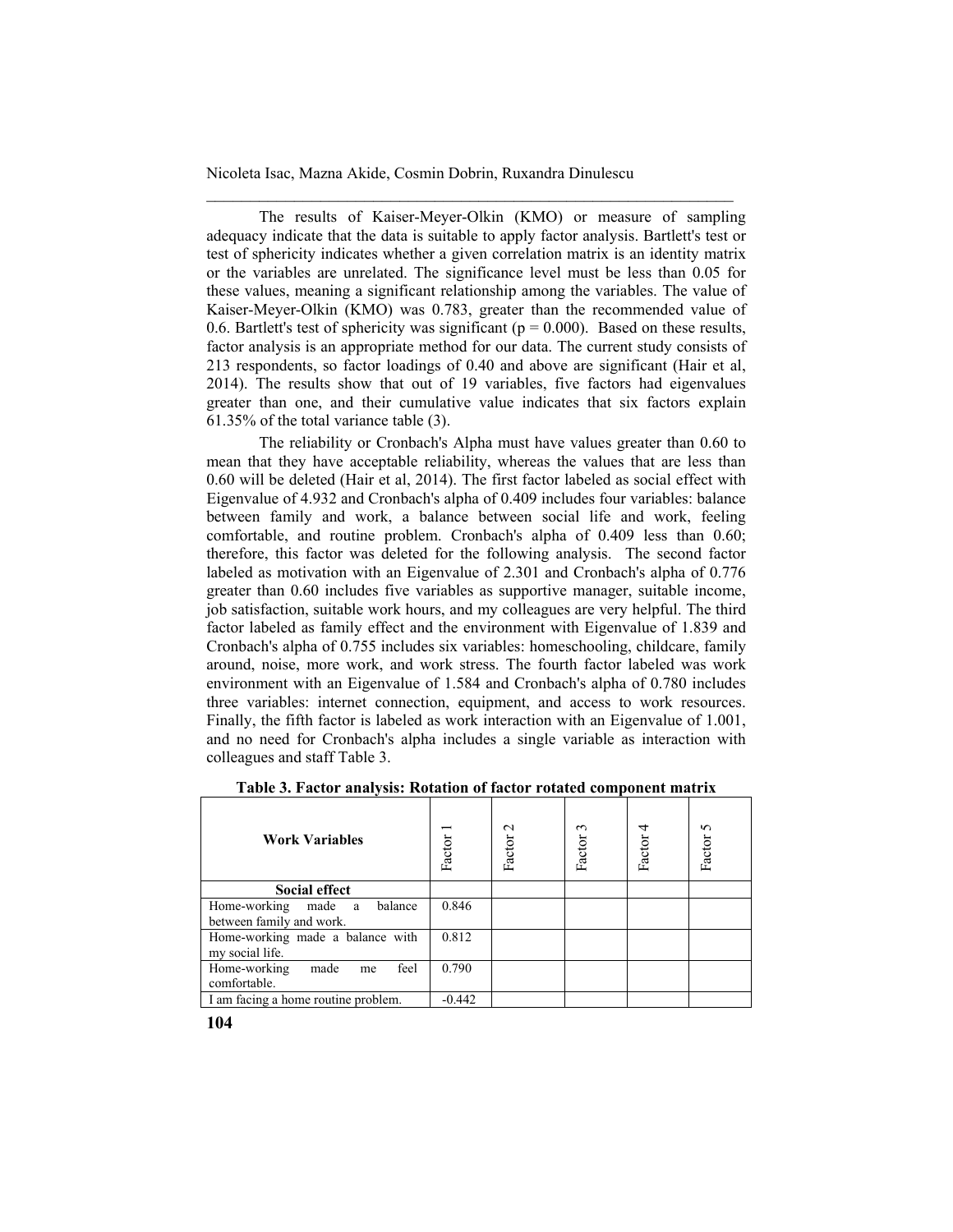| <b>Motivation</b>                        |       |                                                      |       |       |       |
|------------------------------------------|-------|------------------------------------------------------|-------|-------|-------|
| Supportive manager                       |       | 0.820                                                |       |       |       |
| Suitable income                          |       | 0.755                                                |       |       |       |
| Job satisfaction                         |       | 0.750                                                |       |       |       |
| Suitable work hours                      |       | 0.650                                                |       |       |       |
| My colleagues are very helpful.          |       | 0.587                                                |       |       |       |
| <b>Family effect</b>                     |       |                                                      |       |       |       |
| I have had to provide homeschooling.     |       |                                                      | 0.759 |       |       |
| I have had to provide childcare.         |       |                                                      | 0.744 |       |       |
| Family around decrease performance       |       |                                                      | 0.641 |       |       |
| More noise made by others                |       |                                                      | 0.571 |       |       |
| I have more work to do at home.          |       |                                                      | 0.526 |       |       |
| There is more work stress.               |       |                                                      | 0.469 |       |       |
| <b>Physical Work environment</b>         |       |                                                      |       |       |       |
| Internet connection is limited.          |       |                                                      |       | 0.840 |       |
| The equipment is not enough.             |       |                                                      |       | 0.737 |       |
| Access to workplace resources is         |       |                                                      |       | 0.647 |       |
| limited.                                 |       |                                                      |       |       |       |
| Colleagues and manager motivation        |       |                                                      |       |       |       |
| /Staff motivation                        |       |                                                      |       |       |       |
| Interaction with colleagues and staff is |       |                                                      |       |       | 0.832 |
| limited.                                 |       |                                                      |       |       |       |
| Eigenvalue                               | 4.932 | 2.301                                                | 1.839 | 1.584 | 1.001 |
| Total variance                           | 22.57 | 34.08                                                | 43.49 | 52.07 | 59.39 |
| Cronbach's Alpha                         | 0.41  | 0.776                                                | 0.755 | o.780 |       |
| Bartlett's Test of Sphericity            |       | Chi-square $(\chi 2)$ = 1376.031, df = 171, p < 0.05 |       |       |       |
| <b>KMO</b>                               | 0.783 |                                                      |       |       |       |

## **The factors influencing the Performance Change**

Table 4 shows the result of the Chi-square test to examine the validity of the parallelism assumption. The value of the Chi-square test  $(= 71.461, p>0.05)$ means that the parallelism assumption is validated and our data is suitable for the ordinal regression.

|                 | TADIV B THUTURUL OF THUT AFAINT LINUS IOST |            |  |              |  |  |  |  |
|-----------------|--------------------------------------------|------------|--|--------------|--|--|--|--|
| Model           | -2 Log Likelihood                          | Chi-Square |  | Sig          |  |  |  |  |
| Null Hypothesis | 541.952                                    |            |  |              |  |  |  |  |
| General         |                                            | 64.820c    |  | າາາ<br>. 44- |  |  |  |  |

**Table 4. The result of the Parallel Lines test**

The null hypothesis states that the location parameters (slope coefficients) are the same across response categories.

a. Link function: Logit.

Table 5 also shows the model fitness information. This model examines the relationship between the dependent variables and independent variables. According to the results,  $(p<0.05)$  means a significant association between the dependent and independent variables. In other words, the ordinal logistic regression can be applied to our data.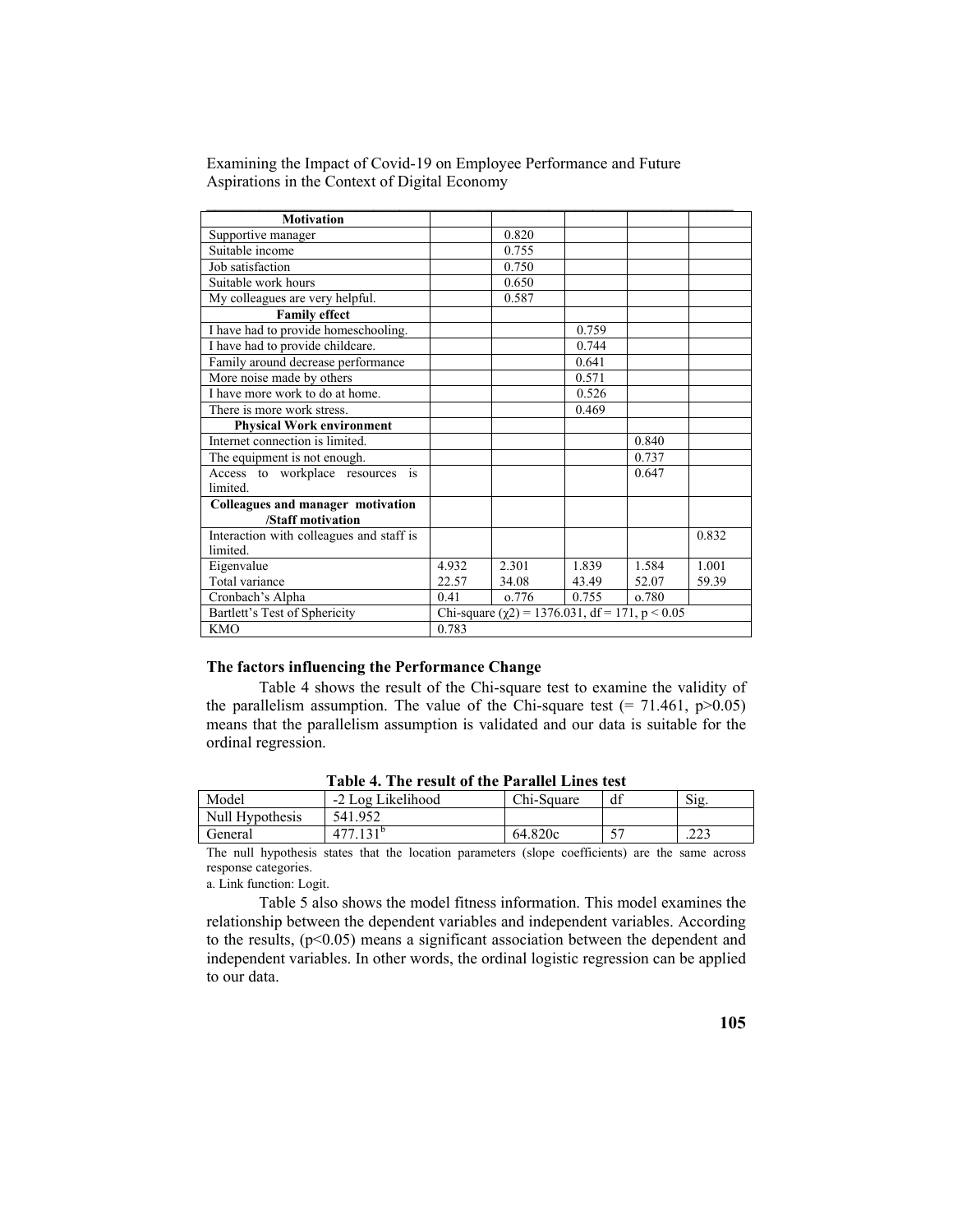| <b>Table 5. Model fitness information</b> |                   |            |    |      |  |  |  |  |
|-------------------------------------------|-------------------|------------|----|------|--|--|--|--|
| Model                                     | -2 Log Likelihood | Chi-Square | df | Sig  |  |  |  |  |
| Intercept Only                            | 589.549           |            |    |      |  |  |  |  |
| Final                                     | 541.952           | 47.597     |    | .000 |  |  |  |  |
|                                           |                   |            |    |      |  |  |  |  |

\_\_\_\_\_\_\_\_\_\_\_\_\_\_\_\_\_\_\_\_\_\_\_\_\_\_\_\_\_\_\_\_\_\_\_\_\_\_\_\_\_\_\_\_\_\_\_\_\_\_\_\_\_\_\_\_\_\_\_\_

Link function: Logit.

The results of ordinal regression were presented in table 6 the regression model expresses the effects of socio-economic and work factors on employee performance. Table 6 shows the Wald test results. The Wald test clarify if there is a significant relationship between the dependent and independent variables. If the significance value is less than 0.05, there is a significant relationship between the dependent and independent variables. According to the results, the variable of age statistically influenced the performance  $(p<0.01)$ . When age increased, the performance increases. The experience years also had a statistical influence on the performance (p<0.01); when experience years increase, the performance decreases. Finally, (staff motivation) work interaction had a statistical influence on the performance  $(p<0.01)$ ; when interaction increases, the performance increases. However, the variables of gender, number of children, motivation, family effect, physical work environment, and the sector had not statistically significant influences on employee performance during the lockdown. Therefore, H1a, H1b, H3a hypothesis are rejected, while H1c, H3b, hypothesis are accepted.

|           |                                     | Estimate | Std.  | Wald   | df           | Sig.     |
|-----------|-------------------------------------|----------|-------|--------|--------------|----------|
|           |                                     |          | Error |        |              |          |
|           |                                     |          |       |        |              |          |
| Threshold | [PerformanceChange]<br>$=$<br>1.001 | $-1.686$ | .582  | 8.391  | $\mathbf{1}$ | $.004*$  |
|           | [PerformanceChange]<br>$=$<br>2.001 | $-.510$  | .571  | .799   | 1            | .371     |
|           | [PerformanceChange]<br>$=$<br>3.001 | 1.437    | .578  | 6.187  | $\mathbf{1}$ | $.013*$  |
|           | [PerformanceChange]<br>$=$<br>4.00] | 4.337    | .753  | 33.186 | $\mathbf{1}$ | $.000*$  |
| Location  | Motivation                          | $-.180$  | .137  | 1.728  | 1            | .189     |
|           | Family effect                       | $-.064$  | .140  | .211   | 1            | .646     |
|           | Physical<br>Work<br>environment     | .031     | .135  | .053   | 1            | .818     |
|           | Work interaction                    | .362     | .135  | 7.222  | $\mathbf{1}$ | $.007*$  |
|           | [Gender= $1.00$ ]                   | $-163$   | .283  | .332   | 1            | .564     |
|           | Gender= $2.00$ ]                    | $0^a$    |       |        | $\theta$     |          |
|           | $[Age=1.00]$                        | $-1.920$ | .681  | 7.963  | 1            | $.005*$  |
|           | $[Age=2.00]$                        | $-1.358$ | .589  | 5.307  | 1            | $.021**$ |
|           | [Age= $3.00$ ]                      | $-1.503$ | .473  | 10.116 | 1            | $.001*$  |
|           | $[Age=4.00]$                        | $0^a$    |       |        | $\theta$     |          |
|           | [ChildrenNumber=1.00]               | .141     | .438  | .104   | 1            | .747     |
|           | [ChildrenNumber=2.00]               | .620     | .457  | 1.839  | 1            | .175     |
|           | ChildrenNumber=3.001                | $0^a$    |       |        | $\theta$     |          |

|  |  |  | Table 6. The results of the ordinal regression model |  |
|--|--|--|------------------------------------------------------|--|
|  |  |  |                                                      |  |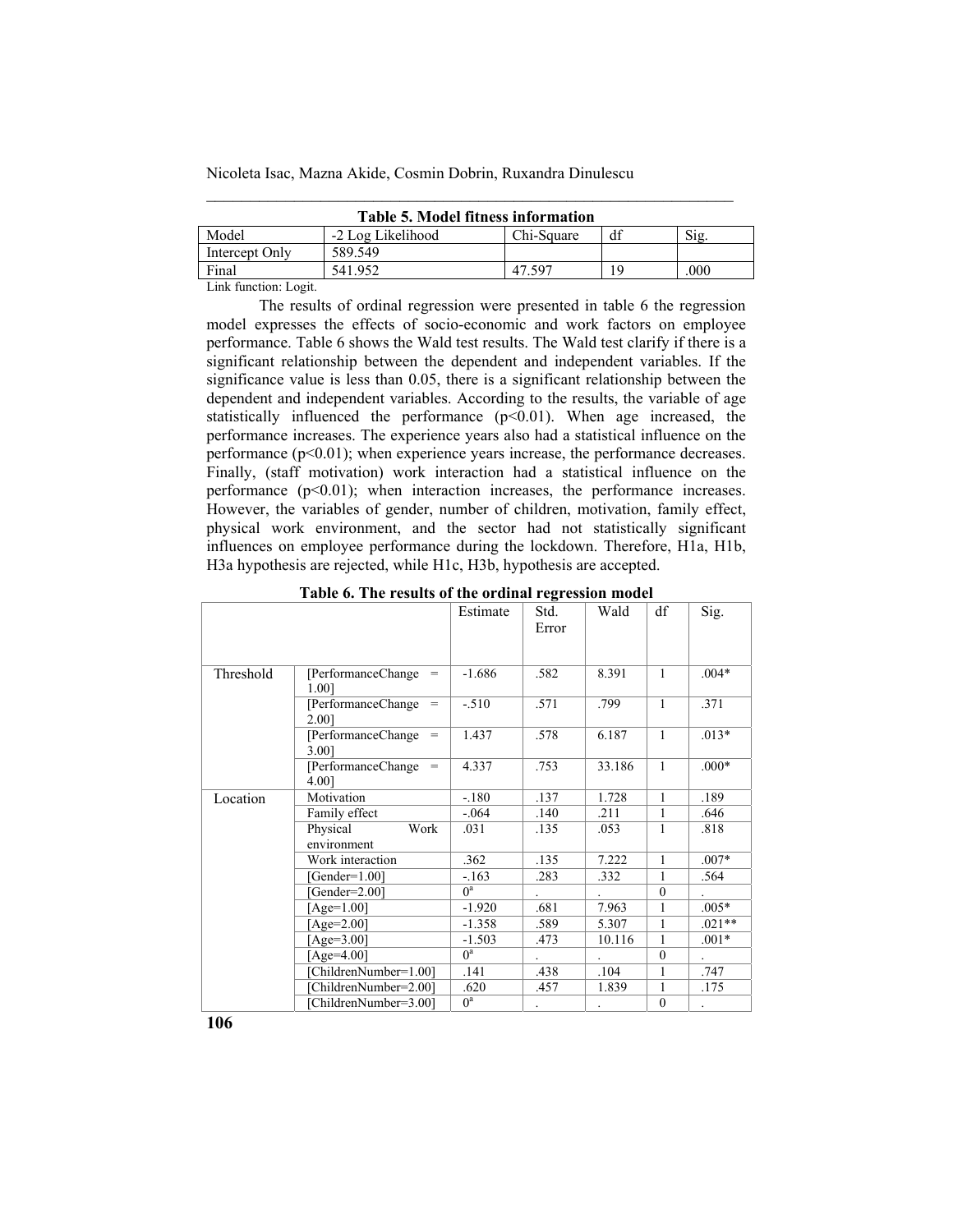| Experience Years=1.00] | 2.300   | .600  | 14.705 |          | $.000*$ |
|------------------------|---------|-------|--------|----------|---------|
| Experience Years=2.00] | 2.658   | .613  | 18.775 |          | $.000*$ |
| Experience Years=3.00] | 1.070   | .467  | 5.237  |          | $022**$ |
| ExperienceYears=4.00]  | $0^a$   |       |        | $\theta$ |         |
| $[Section=1.00]$       | .019    | .519  | .001   |          | .971    |
| $[Section=2.00]$       | - 646   | .944  | .468   |          | .494    |
| $[Section=3.00]$       | $-427$  | .480  | .792   |          | .373    |
| $[Section=4.00]$       | .106    | 1.393 | .006   |          | .940    |
| $[Section=5.00]$       | $-772$  | .465  | 2.761  |          | .097    |
| $[Section=6.00]$       | $-.300$ | .461  | .422   |          | .516    |
| $[Section=7.00]$       | $0^a$   |       |        | 0        |         |
|                        |         |       |        |          |         |

\*\*\* mean that significant difference at  $1\%$ ,  $5\%$ , and  $10\%$ , respectively

#### **The factors influencing the preference of working place**

Table 7 shows the result of the Nagelkerke test to examine the variation in the dependent variable. The chi-square test value (0.217) means the variables in the model explained 21.7% from the variation in the dependent variable. Table 7 also shows the model fitness information. This model examines the relationship between the dependent variable and independent variables. According to the results  $(p<0.05)$  which means that there is a significant association between the dependent variable and independent variables. In other words, the multinomial logistic regression can be applied to our data.

| Model          | -2 Log Likelihood | Chi-Square | df | Sig.     |
|----------------|-------------------|------------|----|----------|
| Intercept Only | 393.247           |            |    |          |
| Final          | 351.895           | 41.352     | 26 | $.029**$ |
| Nagelkerke     | 217               |            |    |          |

**Table 7. Model fitness information** 

The results of multinomial logistic regression were presented in Table 8 below. The regression model expresses the effects of socio-economic, physical work environment, and staff motivation on the working place preference. Table 8 shows the Wald test results. The Wald test clarify if there is a significant relationship between the dependent and independent variables. If the significance value is less than 0.05, there is a significant relationship between the dependent and independent variables. Here, we compare the respondents' preferences as following: firstly, comparing respondents' preferences among home working and office working. Secondly, comparing respondents' preferences among partly work and office working. First, the preferences between home-working and office working, according to the results, four variables out of eight variables had a statistically effect on the working place preferences. In general, the variable of parental status had a statistical influence on the working place preference  $(p<0.10)$ . Having children makes employees prefer home-working. The years of experience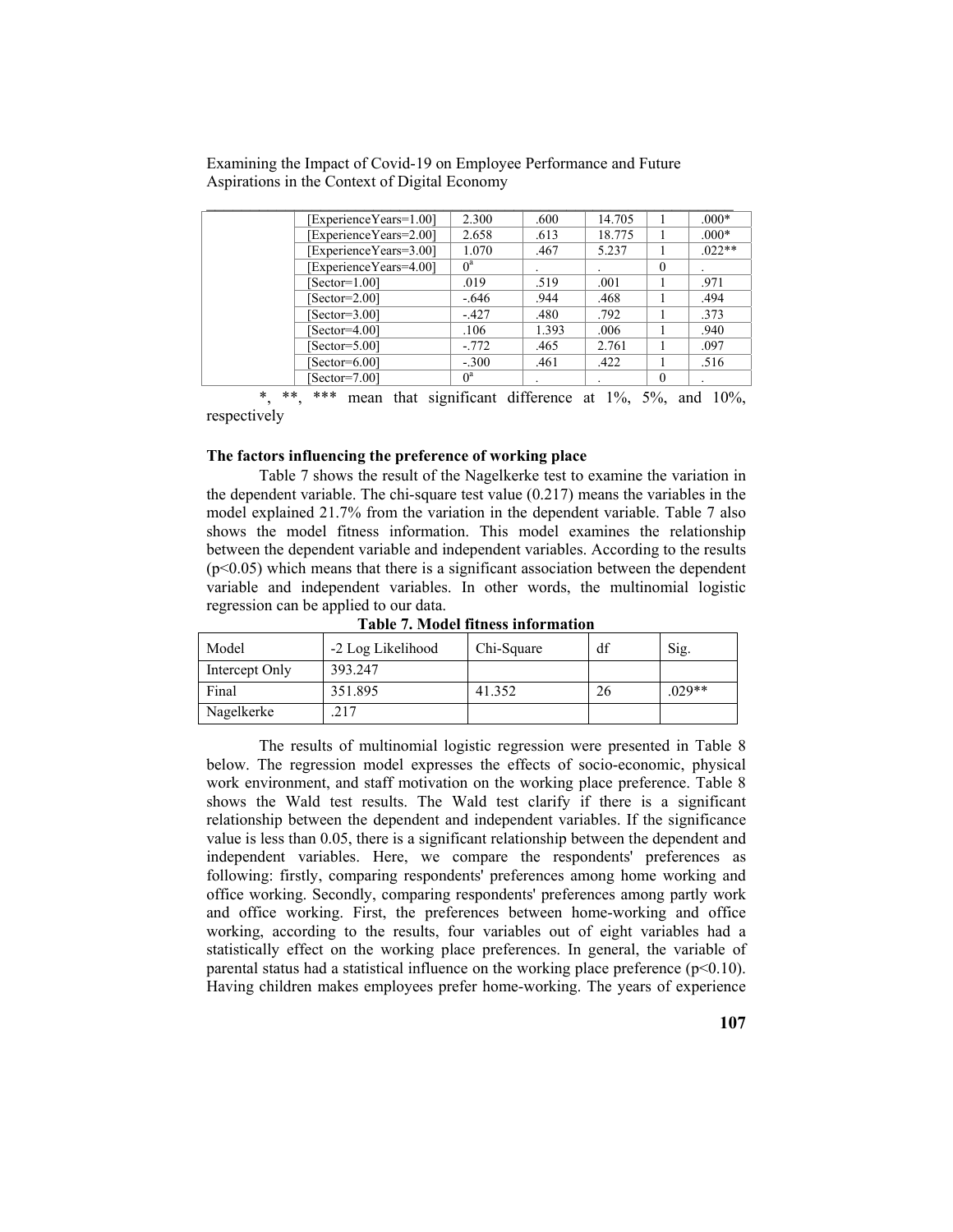also had a statistical influence on working place preference  $(p<0.05)$ . If work experience increases, employees prefer to work from the office. Staff motivation had a statistical influence on the working place preference  $(p<0.05)$ , and the lack of interaction lead employees to prefer office working. Finally, physical work environment had statistically influenced the working place preference  $(p<0.05)$ . The limitation of equipment and resources during home-working makes employees prefer to work from the office.

\_\_\_\_\_\_\_\_\_\_\_\_\_\_\_\_\_\_\_\_\_\_\_\_\_\_\_\_\_\_\_\_\_\_\_\_\_\_\_\_\_\_\_\_\_\_\_\_\_\_\_\_\_\_\_\_\_\_\_\_

Secondly, the preferences between partly work and office working, according to the results only one variable (physical work environment) had statistically influenced the working place preference  $(p<0.05)$ . The physical work environment encourages respondents to prefer office working. However, the variables of distance to work, gender, number of children, and age had no statistically significant influences on working place preference.

According to the findings, gender, number of children, distance from work had no statistically significant associations with working place preference. Therefore, hypothesis H2a, H2b and H2c are rejected. About work condition variables: physical work environment and staff motivation, they had statistically significant associations on working place preference. Therefore, hypothesis, H4a, and H4b are accepted.

| Working place preference |                         | B              | Std.<br>Error | Wald  | df           | Sig.      | Exp(B) |
|--------------------------|-------------------------|----------------|---------------|-------|--------------|-----------|--------|
|                          | Intercept               | 2.010          | 1.558         | 1.664 | $\mathbf{1}$ | .197      |        |
|                          | <b>Staff motivation</b> | $-.569$        | .252          | 5.100 | $\mathbf{1}$ | $.024**$  | .566   |
| Homeworking              | Physical<br>work        | $-.646$        | .266          | 5.923 | $\mathbf{1}$ | $.015**$  | .524   |
|                          | environment             |                |               |       |              |           |        |
|                          | distance                | .007           | .009          | .613  | $\mathbf{1}$ | .434      | 1.007  |
|                          | [Gender=1.00]           | $-.676$        | .521          | 1.685 | $\mathbf{1}$ | .194      | .508   |
|                          | [Gender= $2.00$ ]       | 0 <sub>p</sub> |               |       | $\theta$     |           |        |
|                          | [ChildrenNumber=1.00]   | $-1.278$       | 1.308         | .954  | $\mathbf{1}$ | .329      | .279   |
|                          | [ChildrenNumber=2.00]   | .680           | .857          | .630  | $\mathbf{1}$ | .427      | 1.974  |
|                          | [ChildrenNumber=3.00]   | 0 <sup>b</sup> |               |       | $\mathbf{0}$ |           |        |
|                          | [HaveChildren=1.00]     | $-2.243$       | 1.270         | 3.117 | $\mathbf{1}$ | $.077***$ | .106   |
|                          | [HaveChildren=2.00]     | $0^{\rm b}$    |               |       | $\theta$     |           |        |
|                          | [Age= $1.00$ ]          | 2.057          | 1.354         | 2.308 | $\mathbf{1}$ | .129      | 7.824  |
|                          | [Age= $2.00$ ]          | .554           | 1.169         | .225  | $\mathbf{1}$ | .635      | 1.740  |
|                          | [Age= $3.00$ ]          | $-.461$        | .841          | .300  | $\mathbf{1}$ | .584      | .631   |
|                          | [Age=4.00]              | 0 <sup>b</sup> |               |       | $\mathbf{0}$ |           |        |
|                          | [ExperienceYears=1.00]  | $-3.150$       | 1.214         | 6.731 | $\mathbf{1}$ | $.009*$   | .043   |
|                          | Experience Years=2.00]  | $-2.459$       | 1.224         | 4.036 | $\mathbf{1}$ | $.045**$  | .086   |
|                          | ExperienceYears=3.00]   | $-1.502$       | .880          | 2.909 | 1            | $.088***$ | .223   |
|                          | Experience Years=4.001  | 0 <sup>b</sup> |               |       | $\mathbf{0}$ |           |        |

**Table 8. The results of the multinomial regression model**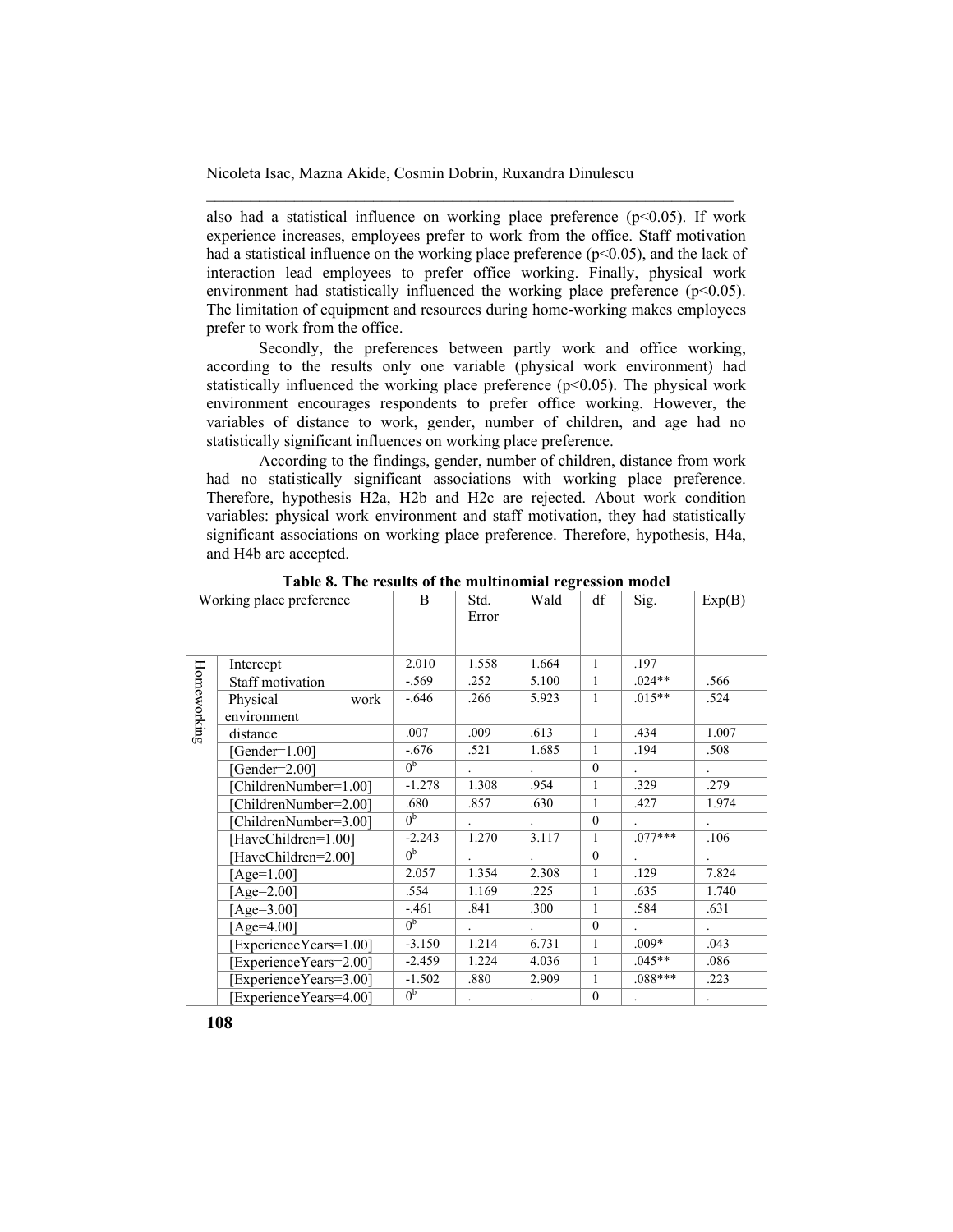| $\mbox{Partly}$ | Intercept               | .839           | .871                 | .928         | 1            | .335    |                      |
|-----------------|-------------------------|----------------|----------------------|--------------|--------------|---------|----------------------|
|                 | <b>Staff motivation</b> | $-.257$        | .178                 | 2.088        | 1            | .148    | .773                 |
|                 | Physical<br>work        | $-.370$        | .173                 | 4.567        | 1            | $033**$ | .690                 |
|                 | environment             |                |                      |              |              |         |                      |
|                 | distance                | .010           | .006                 | 2.682        | $\mathbf{1}$ | .101    | 1.010                |
|                 | $Gender=1.001$          | $-.098$        | .362                 | .073         | 1            | .787    | .907                 |
|                 | Gender=2.001            | 0 <sub>p</sub> |                      |              | $\Omega$     |         | $\ddot{\phantom{0}}$ |
|                 | [ChildrenNumber=1.00]   | .133           | .626                 | .045         | 1            | .831    | 1.143                |
|                 | [ChildrenNumber=2.00]   | $-.763$        | .591                 | 1.670        | 1            | .196    | .466                 |
|                 | [ChildrenNumber=3.00]   | 0 <sub>p</sub> |                      |              | $\theta$     |         | $\ddot{\phantom{0}}$ |
|                 | [HaveChildren=1.00]     | $-.075$        | .558                 | .018         | $\mathbf{1}$ | .893    | .928                 |
|                 | HaveChildren=2.00]      | 0 <sub>p</sub> | $\ddot{\phantom{0}}$ | $\mathbf{r}$ | $\theta$     |         | $\ddot{\phantom{a}}$ |
|                 | [Age= $1.00$ ]          | .412           | .859                 | .230         | $\mathbf{1}$ | .631    | 1.510                |
|                 | [Age= $2.00$ ]          | .224           | .741                 | .092         | 1            | .762    | 1.252                |
|                 | [Age= $3.00$ ]          | $-.716$        | .585                 | 1.497        | 1            | .221    | .489                 |
|                 | [Age= $4.00$ ]          | 0 <sub>p</sub> | $\ddot{\phantom{0}}$ |              | $\theta$     |         | $\ddot{\phantom{0}}$ |
|                 | [ExperienceYears=1.00]  | $-1.054$       | .743                 | 2.012        | 1            | .156    | .349                 |
|                 | [ExperienceYears=2.00]  | $-.807$        | .762                 | 1.121        | 1            | .290    | .446                 |
|                 | [ExperienceYears=3.00]  | $-.380$        | .578                 | .432         | 1            | .511    | .684                 |
|                 | [ExperienceYears=4.00]  | 0 <sub>p</sub> |                      |              | $\theta$     |         |                      |

a. The reference category is: office working.

b. This parameter is set to zero because it is redundant.

\*, \*\*, \*\*\* mean that significant difference at 1%, 5%, and 10%, respectively.

#### **4. Discussions**

Our study finds that gender had no statistically significant influence on employee performance during the lockdown. This was not consistent with the former research where (Adams-Prassl et al, 2020) stated that women could do fewer tasks from home, even within occupations and industries. Surprisingly, our study finds that motivation factors which included: manager support, Suitable income, job satisfaction, fair work hours, and colleague collaboration, have no statistically significant impact on employee performance during the lockdown. On the contrary, in the literature, motivation had an impact on employee performance (Kazan and Gumus, 2013), and intrinsic motivation directly affected job performance (Diamantidis and Chatzoglou, 2019). Furthermore, Owoyele (2017) supported the presence of an impact of motivation on employee performance and indicated that motivation is considered a predictor of job performance. In addition, the multiplier effects of employee motivation on employee performance are that it impacts directly on employee performance. However, we found that motivation had partly a statistically significant influence on employee performance. In other words, colleague and management motivation which included (manager support and colleagues' collaboration) was, in particular, statically impacting employee performance. This result is supported by many studies in the literature where (Kazan and Gumus, 2013) mentioned that administration had a statistically impact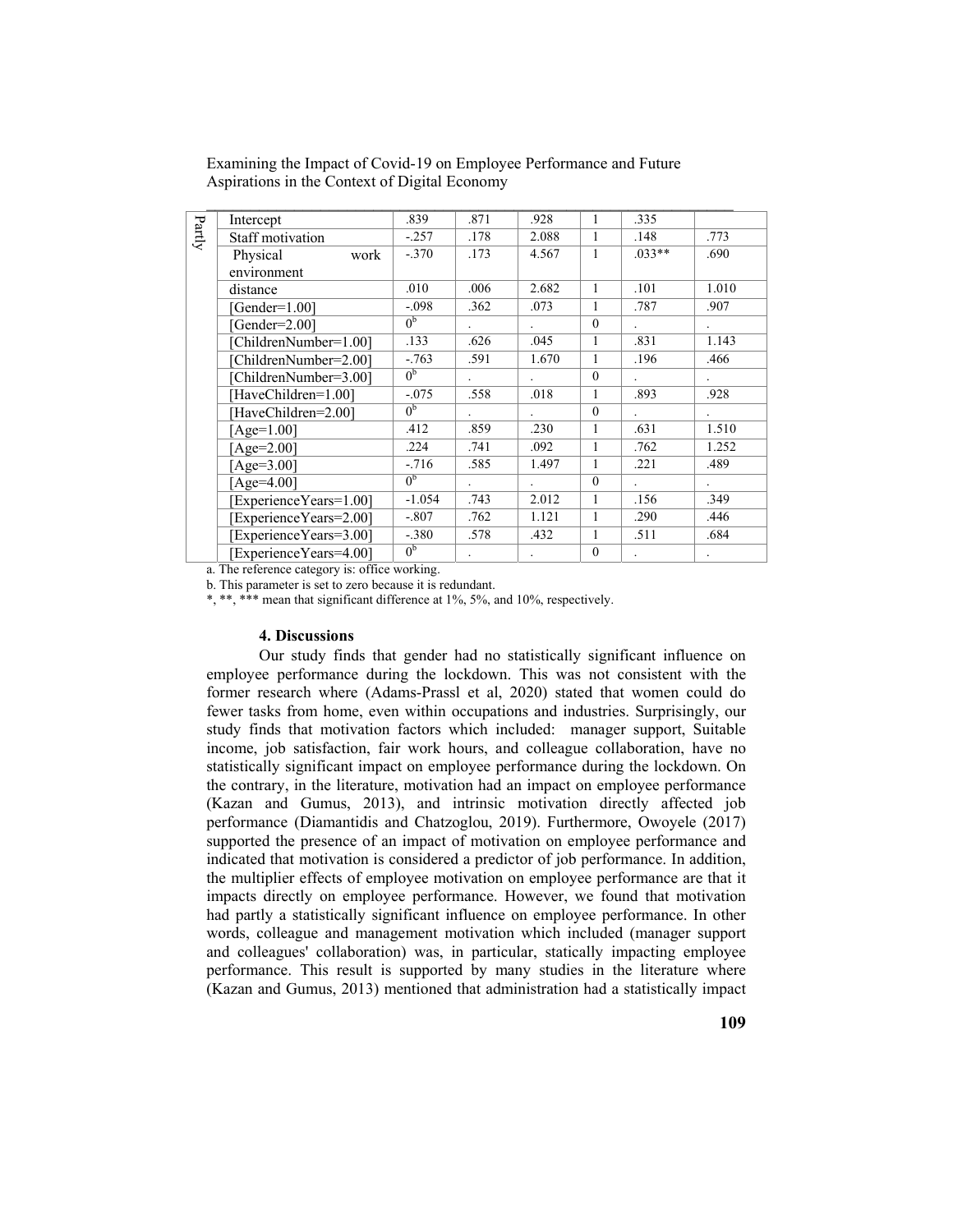on employee performance. According to (Diamantidis & Chatzoglou, 2019), management support was one of the factors that had the strongest impacts (directly and indirectly) on job performance. Also, (Smith and Bititci, 2017) could establish a clear relationship between management practices, employee engagement, and performance. And for (Radcliffe et al, 2020), missing interactions with colleagues was a key negative aspect of working from home during the Covid-19 lockdown.

\_\_\_\_\_\_\_\_\_\_\_\_\_\_\_\_\_\_\_\_\_\_\_\_\_\_\_\_\_\_\_\_\_\_\_\_\_\_\_\_\_\_\_\_\_\_\_\_\_\_\_\_\_\_\_\_\_\_\_\_

Incompatible with the previous studies, our findings indicate that the physical work environment (which was represented by obtaining Internet connection, equipment, and other resources in our study) had no statistically significant impact on employee performance. In comparison, (Kazan and Gumus 2013) specified that the physical working environment as a factor has an impact on employee performance. Also, (Sitohang, 2020) found a strong enough influence of the work environment on employee performance. In addition, (Putri et al, 2019) determined the work environment as a factor that influences employee performance. And for (Juliarti et al, 2018; Diamantidis and Chatzoglou, 2019) work environment had a positive impact on performance directly and/ or indirectly. Juliarti et al, (2018) indicated that work environment proved to be a significant positive effect on job satisfaction and job satisfaction proved to be a significant positive effect on employee performance, and work environment proved positive and significant effect employee performance (Juliarti et al, 2018). Thus our study is not in agreement with the previously conducted research in the area.

According to our findings, age and years of experience variables had a significant effect on employee performance. Our study found that the decline in performance is less when employees are older, but it was higher when employees had more years of experience. This result can be interpreted that when employees have more years of experience and work from the office, they would probably adapt to working under specific conditions. The absence of those conditions may impact their performance. Despite (Nakrošienė et al, 2019) mentioned that selfreported productivity was related to the possibility to take care of family members when teleworking, our study finds that the family effect had no statistically significant influence on employee performance during the lockdown. Likewise, respondents' children number had no statistically significant influence on employee performance throughout working from home during the lockdown. Our study also found that the working sector had no statistically significant influence on employee performance during the lockdown.

 Based on the study and analysis of the data, the variables of parental status, experience years, colleagues' and managers' motivation, and physical work environment had a statistical influence on the working place preference. However, the variables of distance from work, gender, number of children, and age had not a statistically significant influence on the working place preference. According to (Adams-Prassl et al, 2020; Redmond and McGuinness, 2020), the likelihood of males' remotely working was higher. Otherwise, gender had no statistically significant influence on the preference of working place in our results. However,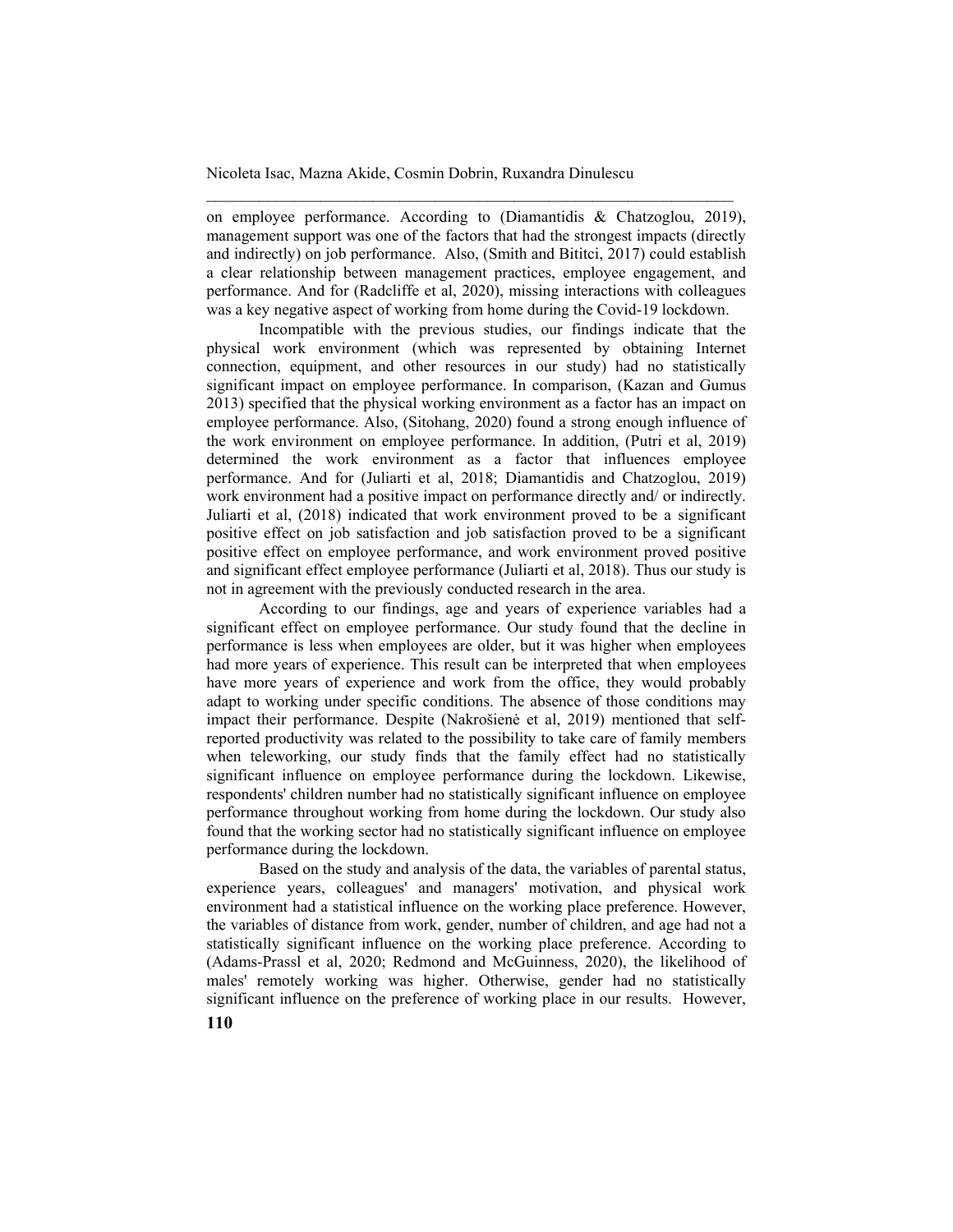our results indicate that parental status and couples with children more prefer to work from home. This finding is in agreement with (Redmond and McGuinness, 2020), which highlighted that the likelihood of working from home could also change according to parental status and found that couples with children are more likely to work from home compared to lone couples. This can be attributed to employees' ability to spend more time with their children. In addition, (Radcliffe et al, 2020) emphasized that spending more time with family was one of the main reasons employees identified for wanting to work from home more in the future.

 $\mathcal{L}_\text{max}$  and the contract of the contract of the contract of the contract of the contract of the contract of

 Although the parental status had an impact on the employees for the workplace, the number of children had no impact on the employees' preference for the place of working, according to our study. Other studies researched the effect of age on the likelihood of working from home and found that older workers were more likely to work from home (Redmond and McGuinness, 2020; Yasenov 2020). By the other side, (Nakrošienė et al, 2019) found that older workers perceived less advantages of telework. Regarding our research, there is no significant effect of age on employee working place preferences. On the contrary, experience years significantly affect employees' preferences for the working location, and our results indicate that when work experience increases, employees prefer to work from the office. This can be explained by the fact that employees with long years of experience used to work under specific conditions. The absence of those conditions may negatively affect employees' willingness to work from home.

According to our results, the physical work environment (obtaining Internet connection, equipment, and other resources) has no statistical influence on employee performance, never the less it has a statistical influence on employee working place preference. And this result was in line with (Radcliffe et al, 2020) when determined the lack of equipment as a negative aspect of working from home during the Covid-19 lockdown. Likewise, colleagues' and managers' motivation factor has a statistical influence on working place preference. Furthermore, the lack of motivation by colleagues and supervisors leads employees to prefer office working.

Even though participants in our study spent on average more than 84 minutes per day to and from work, distance from home to work had no statistically significant effect on working place preference. Nevertheless, 37.5% of the respondents who preferred to work from home determined the time saving as a reason to prefer working from home.

## **5. Conclusions**

Working from home started to gain more interest after the ongoing health and economic crisis related to the Covid-19 pandemic. Because of the required physical distancing measures, many firms were forced to introduce telework on a large scale. This paper aimed to examine the impact of working from home during the lockdowns on employees' performance following employees' different work conditions, socio-demographic, and socio-economic characteristics. Also, this paper was proposed to investigate the impact of different work conditions, socio-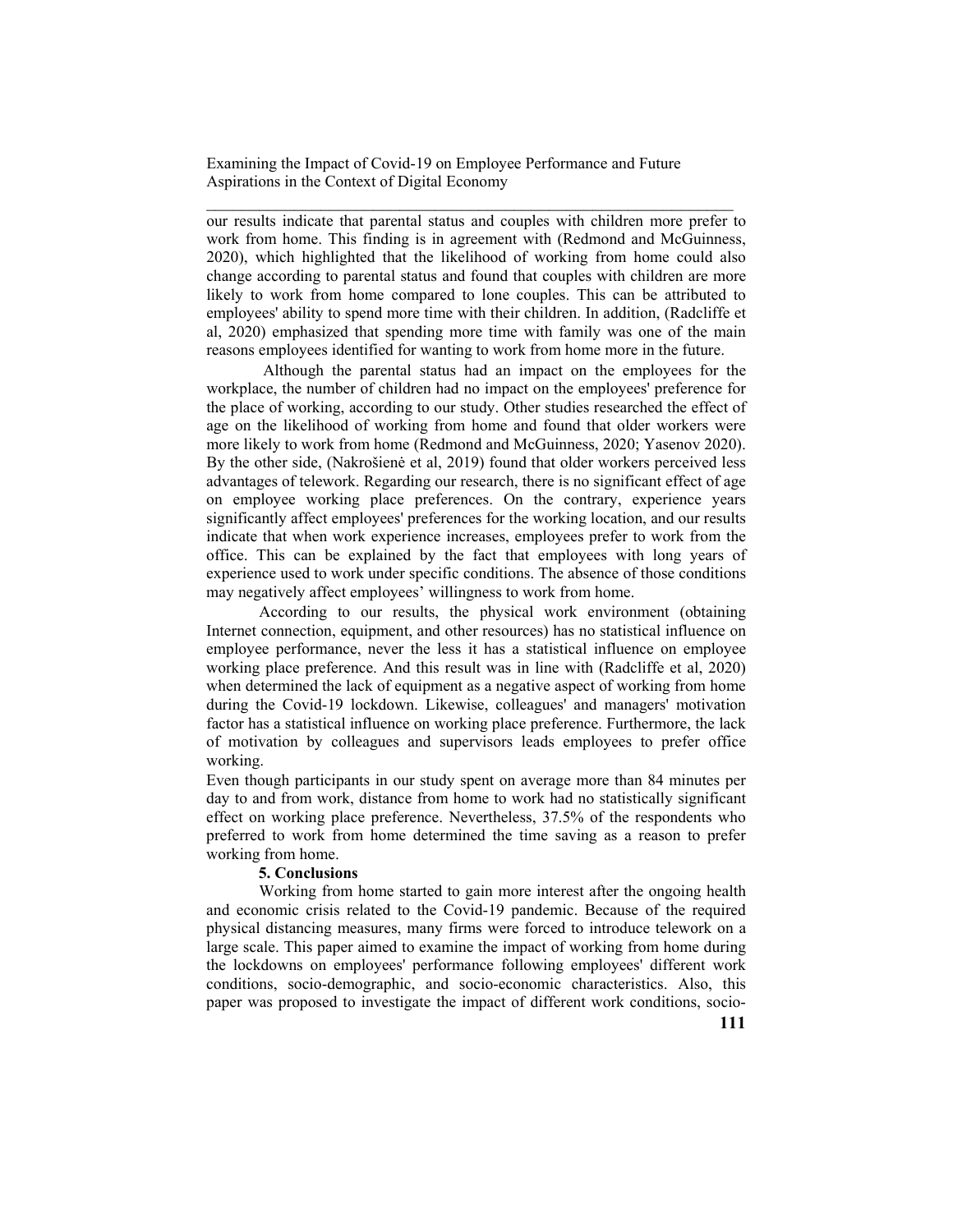demographic and socio-economic characteristics on the employers' preferences towards working location. According with the finding, this research will contribute significantly to assisting the organizations and employers (governmental or private) in understanding the impact of the home-working policy during the lockdown on employee performance and understand employees' future aspirations preferences towards the appropriate working place. This helps employers reformulate work, employment, and selection policies where the nature of the job fits employees' backgrounds and characteristics. In addition, the finding of this research will help organizations that adopt remote work mainly in understanding the factors that affect employee performance. The essential contribution of this study lies in its focusing not only on researching employee performance (employers and business owners), but also on investigating employees' aspirations and preferences regarding the appropriate working place). Thus, this study represents a link between employers and employees. The original contribution of this study lies in its data which was collected according to the changes caused by Covid-19 and the conditions imposed by the lockdown. We can conclude that this analysis is useful for policy makers, entrepreneurs and economic analysts (Furtună et al, 2013) to investigate and evaluate the impact of home-working during the lockdowns.

\_\_\_\_\_\_\_\_\_\_\_\_\_\_\_\_\_\_\_\_\_\_\_\_\_\_\_\_\_\_\_\_\_\_\_\_\_\_\_\_\_\_\_\_\_\_\_\_\_\_\_\_\_\_\_\_\_\_\_\_

#### **Research Limitation**

The generalizability of the results is limited by: the specified target group, as this study targeted Arab employees in Istanbul province. Also, it is restricted by and the limited covered sectors. In addition, our data were collected during Turkey's third lockdown by a questionnaire conducted according to the changes caused by Covid-19 and the conditions imposed by the lockdowns. The data's reliability can be impacted by the method depended for measuring the employee performance, which was based on the self-reported evaluation. In addition, the data are liable to be biased regarding the future preference towards the working place, as the data were collected during the third lockdown in Istanbul province under the pressures of the lockdown procedures and the consequent pressure of staying home.

#### **REFERENCES**

[1] **Adams-Prassl, A., Boneva, T., Golin, M., Rauh, C. (2020),** *Work that Can Be Done from Home: Evidence on Variation within and across Occupations and Industries*. *IZA Discussion Paper*, 13374.

https://papers.ssrn.com/sol3/papers.cfm?abstract\_id=3631584;

[2] **Bartsch, S., Weber, E., Büttgen, M., Huber, A. (2020**), *Leadership Matters in Crisis-induced Digital Transformation: How to Lead Service Employees Effectively during the COVID-19 Pandemic. Journal of Service Management*, *32*(1), 71–85. https://doi.org/10.1108/JOSM-05-2020-0160;

[3] **Bolisani, E., Scarso, E., Ipsen, C., Kirchner, K., Hansen, J.P. (2020**), *Working from Home during COVID-19 Pandemic: Lessons Learned and Issues. Management and Marketing*, *15*(s1). https://doi.org/10.2478/mmcks-2020-0027;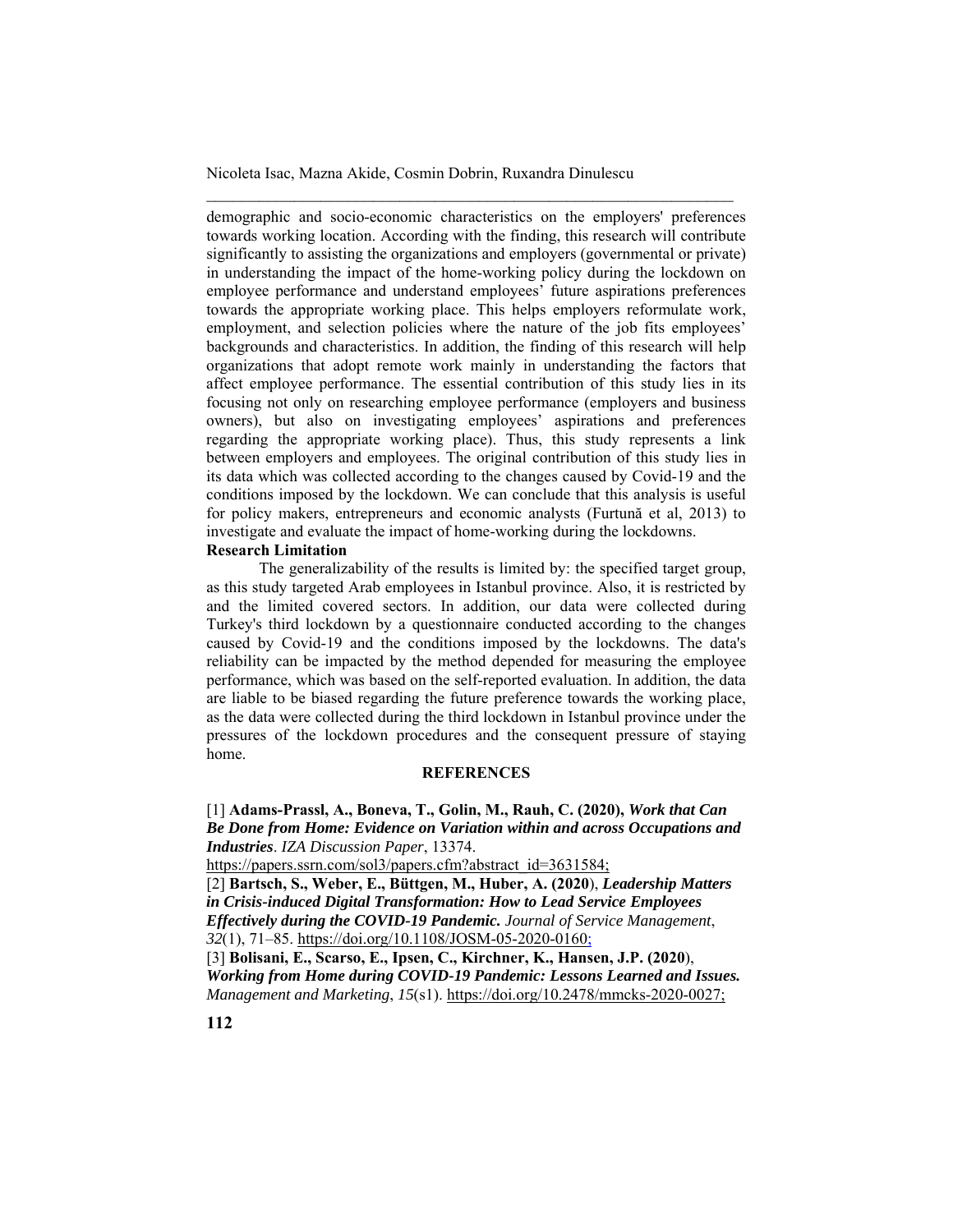$\mathcal{L}_\text{max}$  and the contract of the contract of the contract of the contract of the contract of the contract of

[4] **Chandra, T., Priyono, P. (2015),** *The Influence of Leadership Styles, Work Environment and Job Satisfaction of Employee Performanc***e**. *International Education Studies*, *9*(1). https://doi.org/10.5539/ies.v9n1p131; [5] **Diamantidis, A. D., Chatzoglou, P. (2019),** *Factors Affecting Employee Performance: An Empirical Approach*. *International Journal of Productivity and Performance Management*, *68*(1). https://doi.org/10.1108/IJPPM-01-2018-0012; [6] **Fujii, K. (2020),** *Workplace Motivation: Addressing Telework as a Mechanism for Maintaining Employee Productivity. Portland State University*. https://core.ac.uk/download/pdf/326033025.pdf; [7] **Furtună, T. F, Reveiu, A., Dârdală, M., Kanala, R. (2013),** *Analysing the Spatial Concentration of Economic Activities: A Case Study of Energy Industry in Romania. Economic Computation and Economic Cybernetics Studies and Research*, 47(4), 35-52, ISSN 0424 – 267 X; *ASE Publishing;*  [8] **Gajendran, R. S., Harrison, D. A. (2006),** *The Good, the Bad, and the Unknown about Telecommuting: Meta-Analysis of Individual Consequences and Mechanisms of Distributed Work. Academy of Management 2006 Annual Meeting: Knowledge, Action and the Public Concern, AOM 2006*. https://doi.org/10.5465/ambpp.2006.27161834; [9] **Gheorghe, M., Dârdală, M. (2020),** *An Automated Recruiting Model for an Optimal Team of Software Engineers from Global Freelancing Platforms*; *Economic Computation and Economic Cybernetics Studies and Research,* 54(4), 43-54, ISSN 0424 – 267 X; DOI:10.24818/18423264/54.4.20.03; [10] **Hair, J.F., Black, W.C., Babin, B.J., Anderson, R.E. (2014)**, *Multivariate Data Analysis. 7th Edition, Pearson Education, Upper Saddle River*. https://www.scirp.org/(S(czeh2tfqyw2orz553k1w0r45))/reference/referencespapers .aspx?referenceid=2190475;

[11] **Juliarti, P.A.D., Agung, A.A.P., Sudja, I.N. (2018),** *Effect of Compensation and Work Environment on Employee Performance with Employee Job Satisfaction as an Intervening Variable*. *International Journal of Contemporary Research and Review*, *9*(03). https://doi.org/10.15520/ijcrr/2018/9/03/460;

[12] **Kazan, H., Gumus, S. (2013),** *Measurement of Employees' Performance: A State Bank Application*. *International Review of Management and Business Research Vol. 2 Issue 2;* 

https://papers.ssrn.com/sol3/papers.cfm?abstract\_id=2377909;

[13] **Kazekami, S. (2020),** *Mechanisms to Improve Labor Productivity by Performing Telework. Telecommunications Policy*, *44*(2). https://doi.org/10.1016/j.telpol.2019.101868;

[14] **Nakrošienė, A., Bučiūnienė, I., Goštautaitė, B. (2019**), *Working from Home: Characteristics and Outcomes of Telework. International Journal of Manpower*, *40*(1). https://doi.org/10.1108/IJM-07-2017-0172;

[15] **Oriane, P. (2018),** *The Difference between Employee Performance and Productivity* https://www.employeeconnect.com/blog/difference-employeeperformance-productivity/.